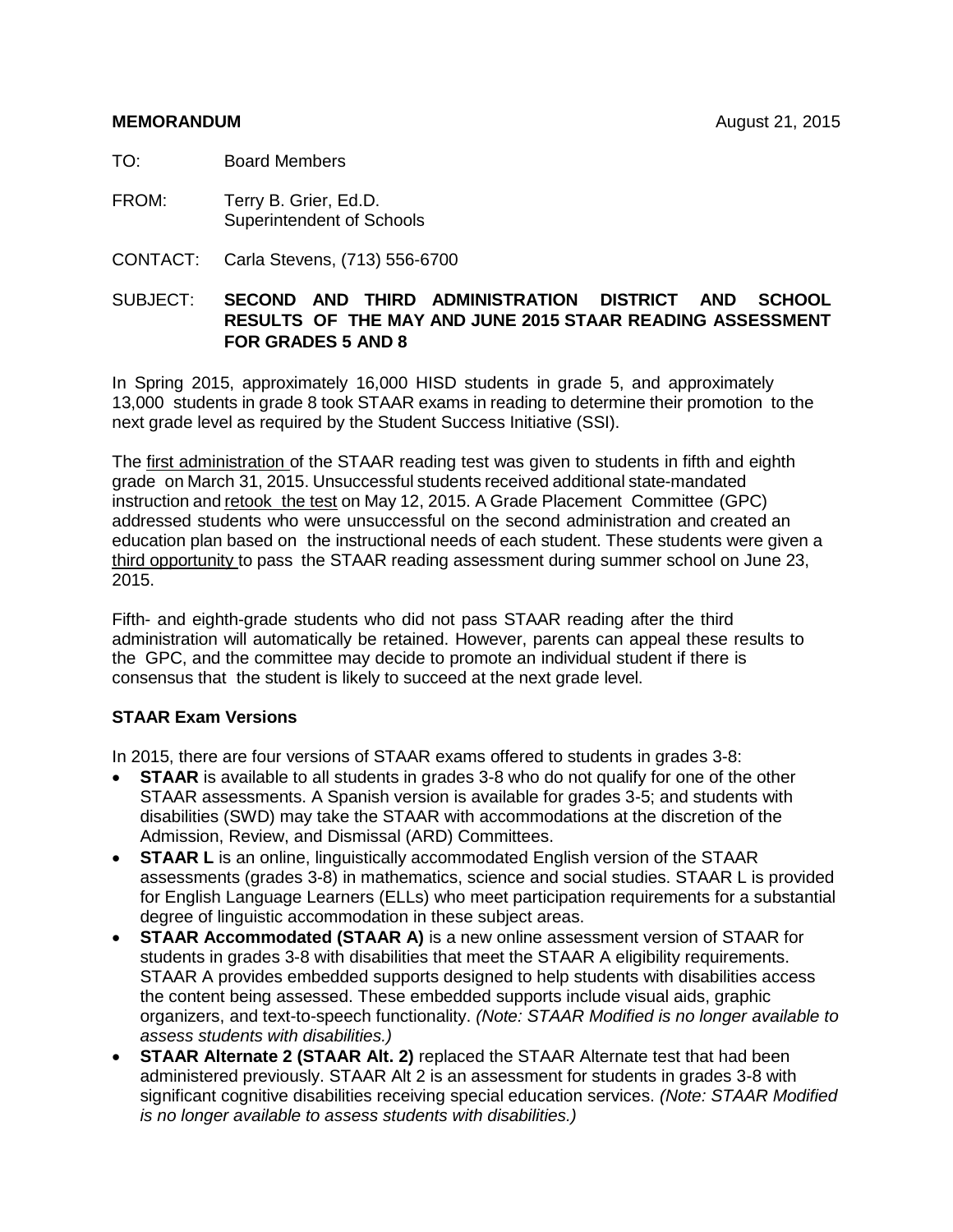### **STAAR Standards**

The Texas Education Agency set standards for STAAR in late 2012. The standards indicate three performance levels: Level I: Unsatisfactory, Level II: Satisfactory, and Level III: Advanced. A student who scores within a Level II or III has passed the STAAR test, but a student who scores within Level I has not passed. The Satisfactory performance level is being phased in over multiple years with the implementation of the Final Recommended standard in 2021. Throughout this report, the Level II: Satisfactory phase-in 1 performance level is presented for comparison purposes.

The results shown in this report are for the March 2015 testing cohort and includes STAAR English, Spanish, and Accommodated (A) reading results combined because students are required to answer the same number of questions for each of these test versions. The results shown in Table 1 display the results for the March 2014 and March 2015 testing cohorts; however, readers will notice that only STAAR English and Spanish results are included in 2014. This is because there was not a STAAR A test version available in 2014 and the STAAR Modified (M) test version that was available in 2014 does not provide an "apples-to-apples" comparison with the 2015 cohort because students testing with STAAR M had fewer questions to answer than the students taking STAAR.

Please note that the passing rates for STAAR mathematics tests in grades 3-8 are not available at this time; only raw scores and the average number and percent of items correct are currently available from the Texas Education Agency (TEA). TEA will provide the actual student performance standards in September.

## **Key Findings of the Cumulative March 2015 Cohort results:**

- **Table 1** shows that the results from the first to the third administration of the 2015 STAAR reading in grades 5 and 8 indicate that performance **increased** by 2 to 18 percentage points.
- 12,509 (or 79%) grade 5 students and 10,545 (or 79%) grade 8 students passed their STAAR reading test after the 3rd administration (see **Table 2**).
- There are 3,254 (or 21%) grade 5 students and 2,812 (or 21%) grade 8 students who have **not met** the phase-in 1 standard after three administrations of STAAR reading and will be retained in their grade level unless the GPC decides otherwise.
- The 2015 grade 5 STAAR reading first, second, and third administration results combined show **improvements** in both the number and percent of students meeting the Satisfactory Phase-In 1 standard. Student group **improvements** range from 2 percentage points for Asian students to 18 percentage points for ELL students.
- The 2015 grade 8 STAAR reading first, second, and third administration results combined show **improvements** in both the number and percent of students meeting the Satisfactory Phase-In 1 standard. Student group **improvements** range from 2 percentage points for Asian students to 16 percentage points for ELL students.
- When compared to the state's third administration cumulative results, the district's performance lags behind statewide performance for all student groups shown in **Table 3**, except for White students in grades 5 and 8.
- When compared to last year's third cumulative results, the percentage of students who met the phase-in 1 standard **declined** for all student groups for grades 5 and 8. The one exception appears to be in grade 8 White students who showed 1% point **improvement.**  The declines ranged from 2 percentage points in grade 5 African American and White students, and grade 8 Asian students to 27 percentage points in grade 5 Students with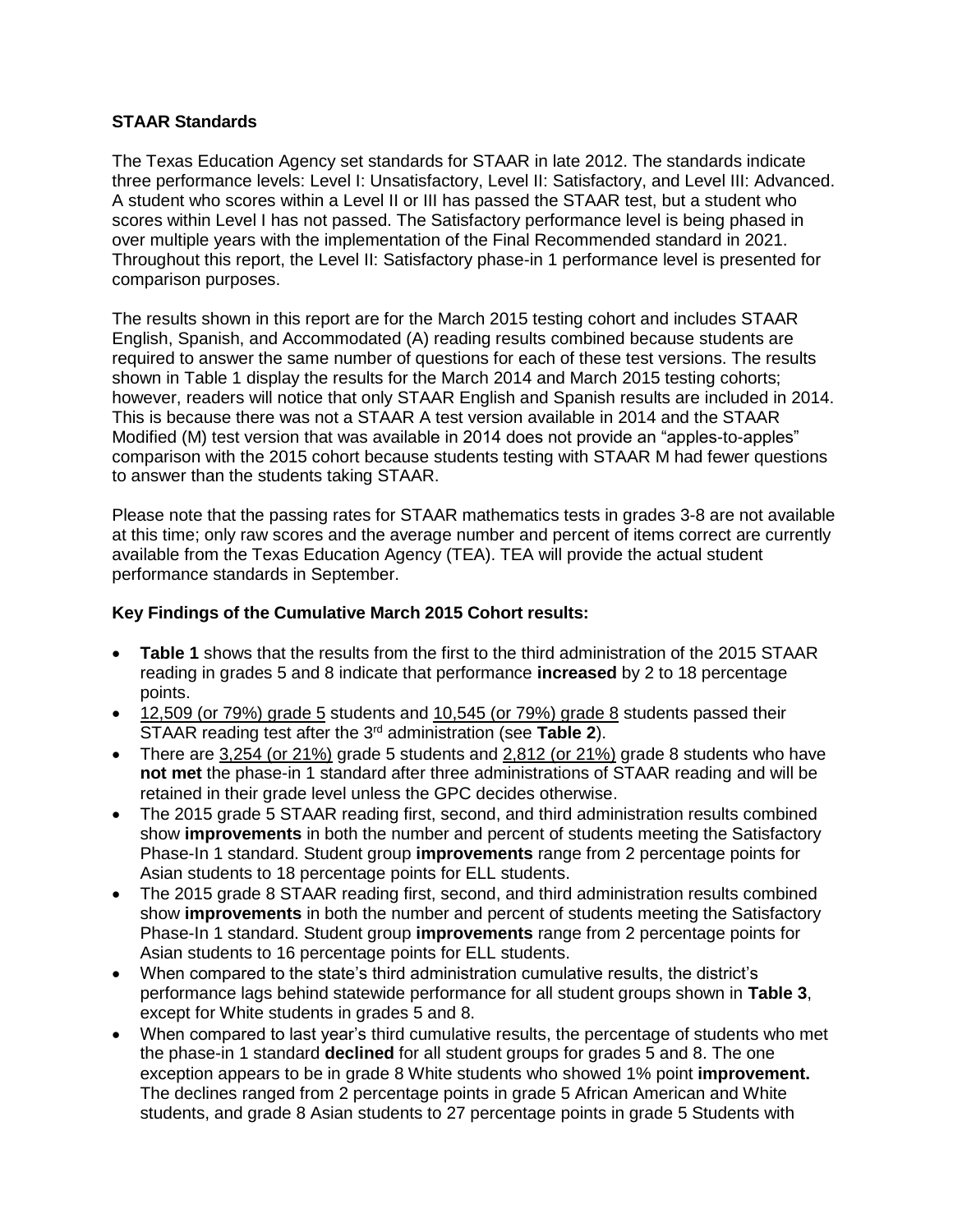Disabilities. The percentage point decreased for All Students by 4 percentage points in grade 5 and 5 percentage points in grade 8 in 2015.

 When compared to last year's third cumulative results, Students with Disabilities showed the biggest declines among all student groups, ranging from 27 percentage points in grade 5 to 20 percentage points in grade 8. The differences are most likely the inclusion of students on the STAAR A in 2015, who previously tested with STAAR M in 2014.

#### **Administrative Response**

#### **Elementary Curriculum and Development**

In response to the grade five STAAR results, Elementary Curriculum and Development will implement the following actions to support campuses and increase student achievement:

- 1. Continue to provide principal and teacher training to support *Literacy By 3* with an emphasis on comprehension of complex text to think deeply and critically aligned to the rigor of the STAAR Reading.
- 2. Evaluate STAAR results and identify elementary campuses with significant gains to determine elements that contributed to their success. There are over two dozen elementary campuses with double-digit increases in STAAR reading this past school year.
- 3. Provide pre-kindergarten (pre-k), grades 4 and 5 classroom libraries, and kindergarten– grade 2 Spanish language materials along with teacher training to expand the success of *Literacy By 3.*
- 4. Partner with the Multilingual department to create systems, practices, and supports for students transitioning from Spanish to English.
- 5. Partner with Elementary School Offices to create networks in order for principals and teachers to share best practices, look at student work, analyze formative assessment data, plan lessons grounded in the district curriculum, and collaborate with teachers on demonstration campuses.
- 6. Teacher Development Specialists and School Support Officers will leverage school leaders and teacher leaders on demonstration campuses in the following ways:
	- Instructional coaching
	- Peer observation
	- Formative assessment collaboration
	- Data-driven instruction
	- Collaborative lesson planning

#### **Secondary Curriculum and Development**

In response to the grade 8 STAAR Reading results, the Office of Secondary Curriculum and Development confirmed that recent changes in staffing structure, literacy priorities, and digital content are needed to increase student achievement in HISD at the secondary level.

1. After the first grade 8 STAAR Reading administration, the Secondary Curriculum and Development staff were assigned to campuses to work with students who needed to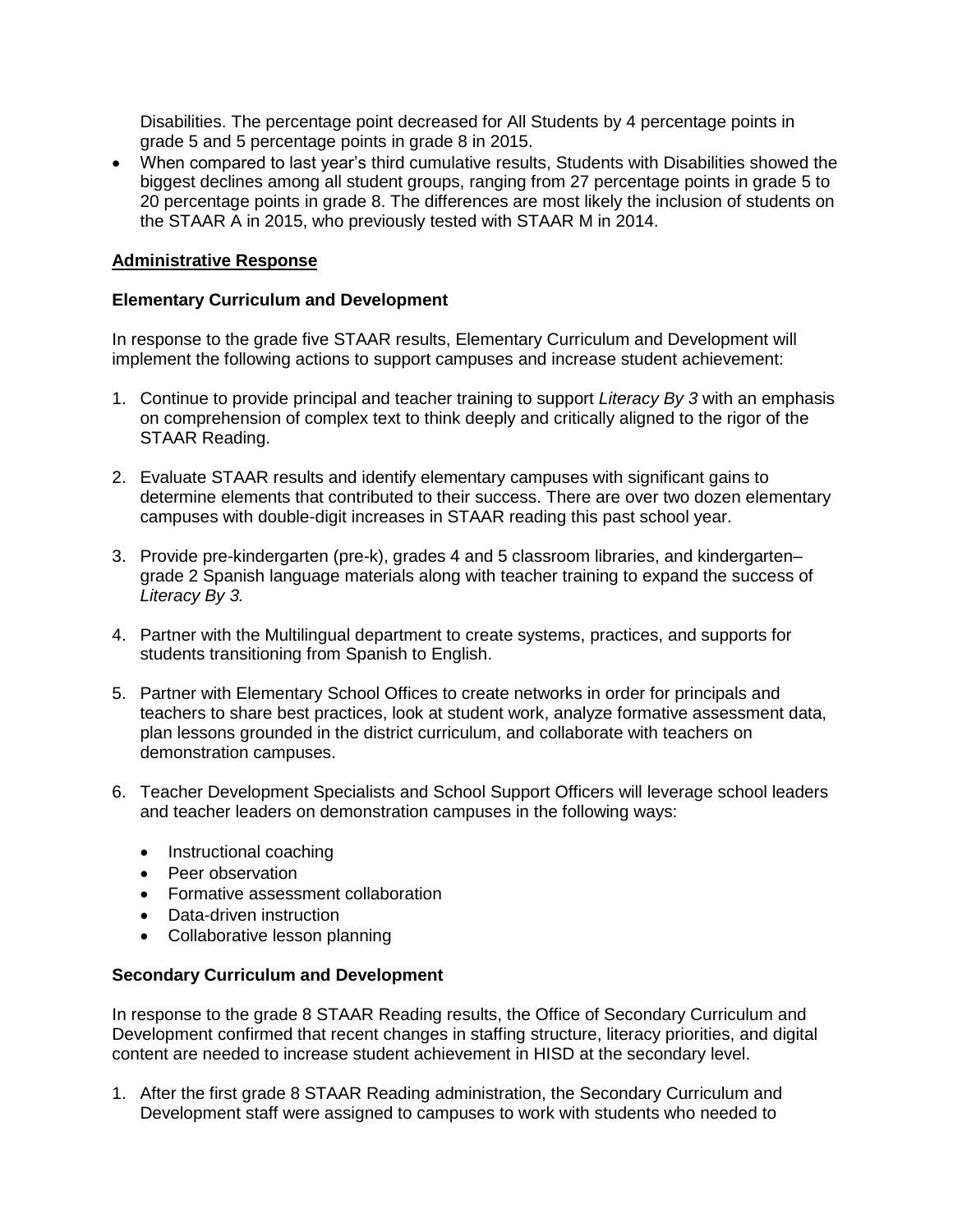retest. This experience provided further context for professional development needs for teachers. Also, it was determined that prioritizing the workshop model for ELA curriculum would be helpful in differentiating instruction for students during each school year.

- 2. The development of literacy in all content areas will be a greater priority in fall 2015-2016 through the work of the Secondary Literacy team.
- 3. Reading intervention classes have been re-branded and curriculum has been re-developed to better address common struggles for middle school students with reading (SRW-Strategic Reading and Writing course).
- 4. Approximately 3000 secondary HISD teachers were trained between June 2015 and August 2015 at the Secondary Transformation Institutes and during pre-service days. This training involved reader's & writer's workshop as well as content area literacy. Further training will continue in fall 2015.
- 5. Students who struggled to pass the  $8<sup>th</sup>$  grade STAAR Reading on the first administration, and who will matriculate to  $9<sup>th</sup>$  grade this fall, will be able to participate in the Student Reading Inventory (Lexile screener) which will provide all content area teachers in high school with an awareness of weak areas in need of further development.

## **Multilingual Programs Department**

Elementary and middle school administrators received training this summer to support ELL students. This training will continue throughout the year with an emphasis on progress monitoring. Students are expected to increase by at least one English proficiency level each year. Training was provided to help administrators use data-driven decisions to identify exemplary instructional strategies that will meet students' needs. The goal is to monitor students so that they successfully meet exit criteria prior to the end of their 5th year in U.S. schools or before they transition to the middle school level.

The Multilingual Programs Department increased training offerings on the disaggregation of TELPAS data this school year. This training and monitoring of student progress in English language acquisition assists teachers in providing strategic instruction, particularly in the areas of reading and writing.

This year HISD opened 24 new dual language programs. These programs are implemented at the kindergarten level initially, and phase-in a successive grade each year. The continued expansion of the Dual Language Program will positively impact the ELL student achievement long term.

### **Office of Special Education Services**

The following factors impacted the performance of students with disabilities on the 2015 Reading  $5<sup>th</sup>$  and  $8<sup>th</sup>$  grade STAAR assessment:

- This is the first year that a modified version of the STAAR was not available.
- The accommodated version did not become available as an option until the fall semester of the 2014-2015 school year.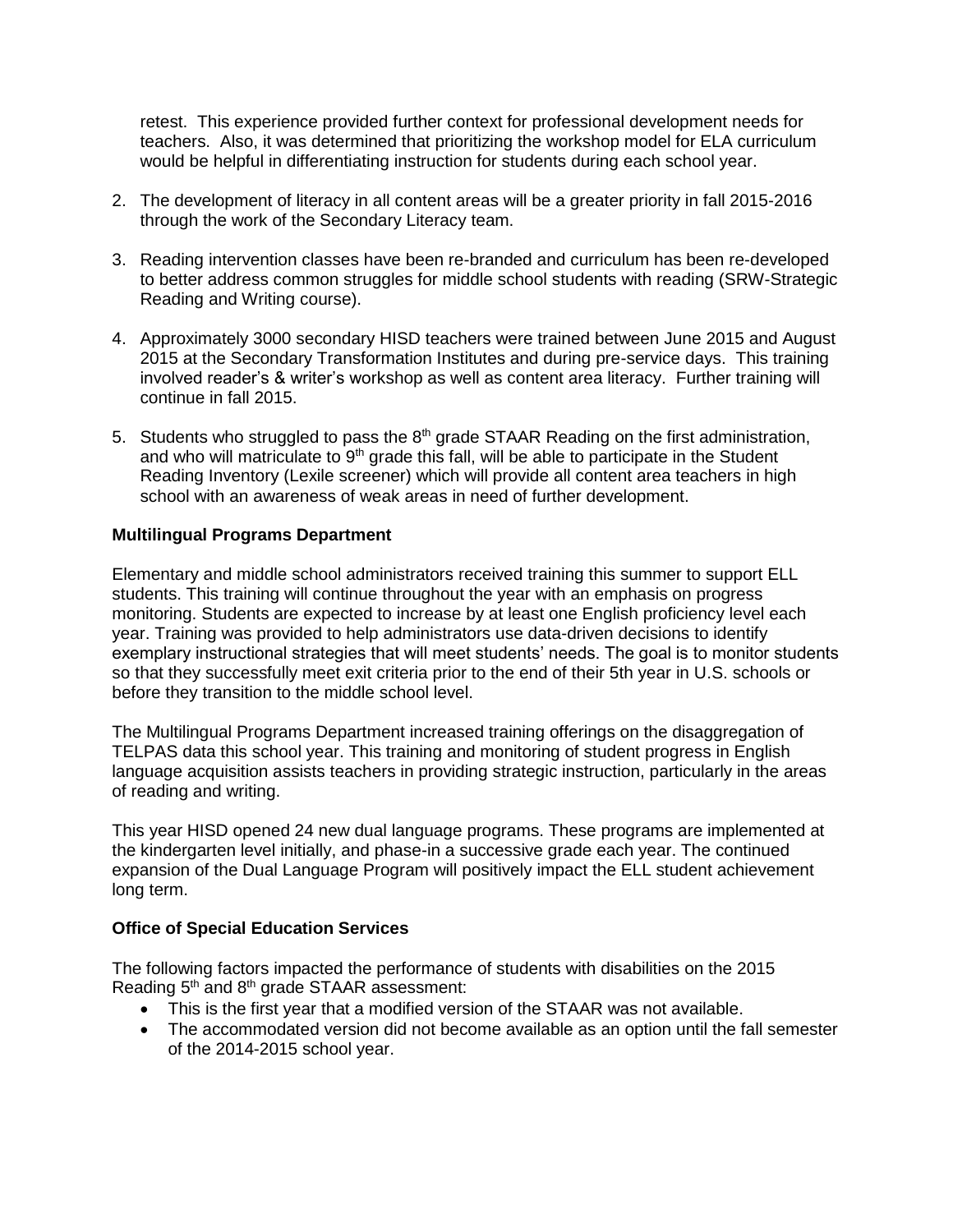#### **Short term actions**:

- ARD committee meetings are being held to create an accelerated plan of instruction for each student who was not successful in the first administration.
- Students will receive targeted interventions in deficit areas.

### **Long term actions:**

- Examine the correlation between the use of Kurzweil and STAAR results for students with disabilities.
- Increase the use of Kurzweil and Goalbook to support students across instructional settings.
- Identify the effective instructional strategies in campuses where a high percentage of students with disabilities met expectations on the STAAR, and share the strategies with all campuses.
- Provide professional development on Universal Design for Learning.
- Review the placement of students with disabilities to identify who is providing core instruction.

Campus performance is reported in **Tables A-1 and A-2.**

Should you have further questions, please contact my office or Carla Stevens in the Department of Research and Accountability at (713) 556-6700.

TBG

**Attachments** 

cc: Superintendent's Direct Reports Chief School Officers School Support Officers Lance Menster Annie Wolfe Sowmya Kumar Gracie Guerrero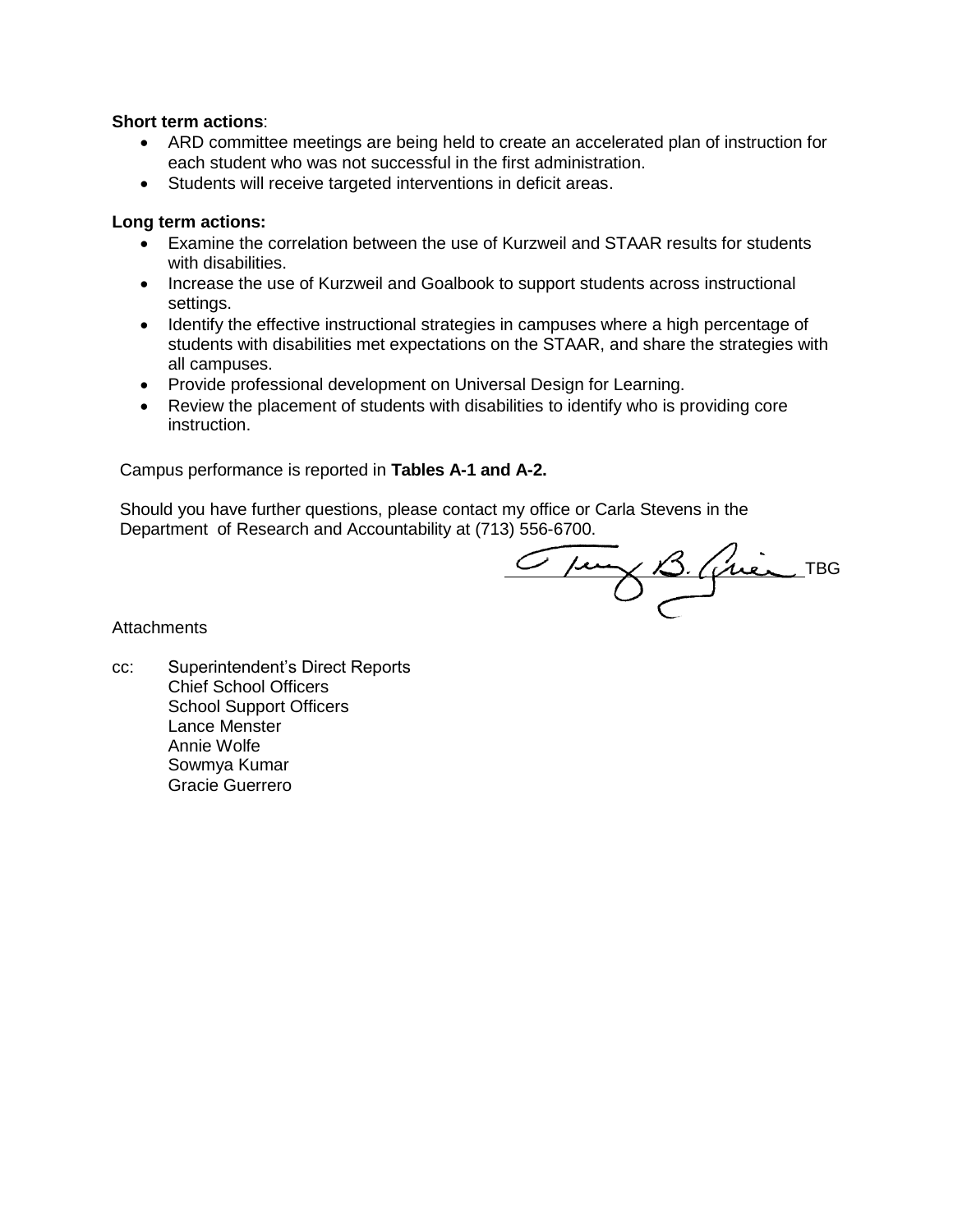## **Table 1. HISD STAAR March 2014 Compared to March 2015 Testing Cohort All Students Grades 5 and 8 Reading First, Second, and Third Administrations Percent Met Phase-In 1 Standard**

|         | <b>STAAR Reading</b> |               |                           | March 2014 Testing Cohort incl.<br><b>English and Spanish</b> |           |                |               |               | <b>March 2015 Testing Cohort incl.</b><br><b>English, Spanish and Accomodated</b> |           |    | 2014 to<br>2015 3rd<br>Cumul. |
|---------|----------------------|---------------|---------------------------|---------------------------------------------------------------|-----------|----------------|---------------|---------------|-----------------------------------------------------------------------------------|-----------|----|-------------------------------|
| Grade   | <b>Student Group</b> | 1st<br>Admin. | 2 <sub>nd</sub><br>Cumul. | 3rd<br>Cumul.                                                 | Increase^ |                | 1st<br>Admin. | 2nd<br>Cumul. | 3rd<br>Cumul.                                                                     | Increase^ |    | <b>Results</b><br>Change      |
|         | <b>All Students</b>  | 68            | 78                        | 83                                                            |           | 15             | 67            | 77            | 79                                                                                |           | 12 | $-4$                          |
|         | African American     | 61            | 72                        | 77                                                            |           | 16             | 60            | 72            | 75                                                                                |           | 15 | $-2$                          |
|         | Asian                | 90            | 92                        | 93                                                            |           | 3              | 88            | 90            | 90                                                                                |           |    | $-3$                          |
| Grade 5 | Hispanic             | 66            | 78                        | 83                                                            |           | 17             | 66            | 75            | 79                                                                                |           | 13 | $-4$                          |
|         | White                | 90            | 94                        | 95                                                            |           | 5              | 90            | 93            | 93                                                                                |           | 3  | $-2$                          |
|         | Econ. Disadv.        | 63            | 75                        | 80                                                            |           | 17             | 63            | 73            | 77                                                                                |           | 14 | $-3$                          |
|         | <b>ELL</b>           | 47            | 63                        | 70                                                            |           | 23             | 45            | 58            | 63                                                                                |           | 18 | $-7$                          |
|         | SwD                  | 47            | 60                        | 63                                                            |           | 16             | 21            | 35            | 36                                                                                |           | 15 | -27                           |
|         | <b>All Students</b>  | 75            | 82                        | 84                                                            |           | 9              | 67            | 77            | 79                                                                                |           | 12 | $-5$                          |
|         | African American     | 73            | 81                        | 84                                                            |           | 11             | 62            | 74            | 77                                                                                |           | 15 | $-7$                          |
|         | Asian                | 86            | 88                        | 89                                                            |           | 3              | 85            | 87            | 87                                                                                |           | 2  | $-2$                          |
| Grade 8 | Hispanic             | 73            | 80                        | 83                                                            |           | 10             | 65            | 74            | 77                                                                                |           | 12 | $-6$                          |
|         | White                | 92            | 94                        | 94                                                            |           | $\overline{2}$ | 92            | 94            | 95                                                                                |           | 3  | 1                             |
|         | Econ. Disadv.        | 72            | 79                        | 82                                                            |           | 10             | 63            | 74            | 76                                                                                |           | 13 | $-6$                          |
|         | <b>ELL</b>           | 33            | 43                        | 48                                                            |           | 15             | 26            | 38            | 42                                                                                |           | 16 | $-6$                          |
|         | SwD                  | 37            | 48                        | 50                                                            |           | 13             | 18            | 28            | 30                                                                                |           | 12 | $-20$                         |

Source: TEA-Pearson Summary Reports, July 2014 and 2015

Abbreviations: 2nd Cumul: cumulative after 2nd administration; 3rd Cumul. Cumulative after 3rd administration

^Increase from the first to the third administration.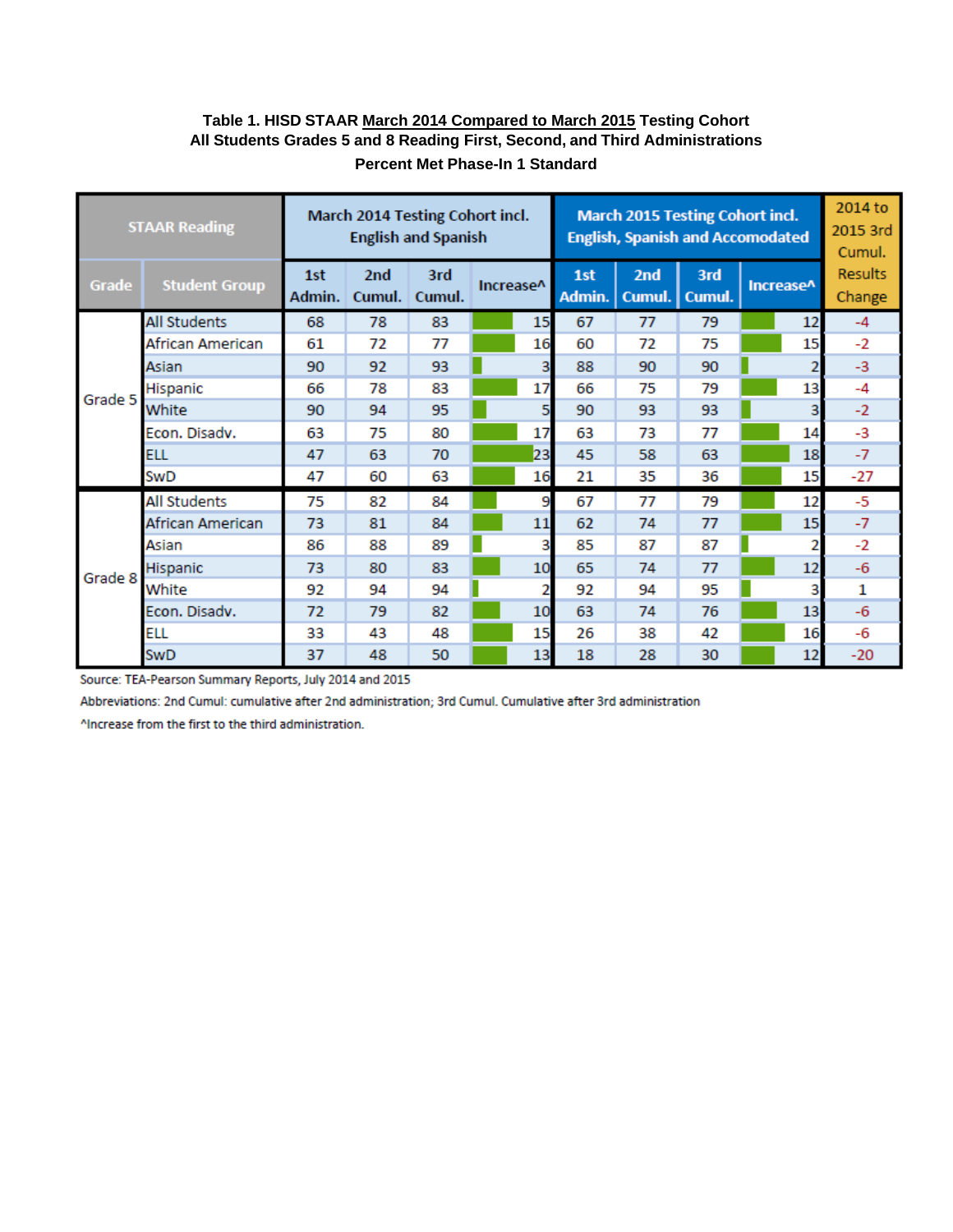|       | <b>Spring 2015</b>   | <b>March Results for 2015</b>         |         |                                                  |                                  | <b>May Retest Results for</b>                        |                                   | <b>June Retest Results for</b>            |                                             |                                                 |            | <b>Cumulative March 2015 Cohort</b> |          |                |
|-------|----------------------|---------------------------------------|---------|--------------------------------------------------|----------------------------------|------------------------------------------------------|-----------------------------------|-------------------------------------------|---------------------------------------------|-------------------------------------------------|------------|-------------------------------------|----------|----------------|
|       | <b>STAAR Reading</b> |                                       | Cohort* |                                                  |                                  | March 2015 Cohort**                                  |                                   | March 2015 Cohort**                       |                                             |                                                 | Results*** |                                     |          |                |
| Grade | <b>Student Group</b> | $\#$<br><b>Tested</b><br><b>March</b> |         | <b>First Admin</b><br>% Met<br><b>Phase-In 1</b> | Ħ<br><b>Tested</b><br><b>May</b> | <b>Second</b><br><b>Admin</b><br>% Met<br>Phase-In 1 | #<br><b>Tested</b><br><b>June</b> | <b>Third Admin</b><br>% Met<br>Phase-In 1 | #<br><b>Tested</b><br><b>Cumulati</b><br>ve | <b>Cumulative</b><br>% Met<br><b>Phase-In 1</b> |            | Unsatisfactory<br>æ                 | $\aleph$ | Unsatisfactory |
|       | <b>All Students</b>  | 15750                                 |         | 67                                               | 4929                             | 30                                                   | 2439                              | 18                                        | 15763                                       |                                                 | 79         | 3254                                |          | 21             |
|       | African American     | 3840                                  |         | 60                                               | 1474                             | 32                                                   | 638                               | 18                                        | 3848                                        |                                                 | 75         | 963                                 |          | 25             |
|       | Asian                | 552                                   |         | 88                                               | 63                               | 24                                                   | 20                                | 5                                         | 553                                         |                                                 | 90         | 54                                  |          | 10             |
| Grade | Hispanic             | 9943                                  |         | 66                                               | 3247                             | 29                                                   | 1729                              | 18                                        | 9944                                        |                                                 | 79         | 2131                                |          | 21             |
| 5     | White                | 1235                                  |         | 90                                               | 116                              | 32                                                   | 43                                | 12                                        | 1238                                        |                                                 | 93         | 86                                  |          | $\overline{7}$ |
|       | Econ. Disadv.        | 12370                                 |         | 63                                               | 4373                             | 29                                                   | 2189                              | 18                                        | 12377                                       |                                                 | 77         | 2904                                |          | 23             |
|       | ELL                  | 4601                                  |         | 45                                               | 2421                             | 25                                                   | 1395                              | 16                                        | 4602                                        |                                                 | 63         | 1711                                |          | 37             |
|       | <b>SwD</b>           | 1206                                  |         | 21                                               | 847                              | 20                                                   | 183                               | 7                                         | 1209                                        |                                                 | 36         | 774                                 |          | 64             |
|       | <b>All Students</b>  | 13320                                 |         | 67                                               | 4201                             | 31                                                   | 1817                              | 17                                        | 13357                                       |                                                 | 79         | 2812                                |          | 21             |
|       | African American     | 3363                                  |         | 62                                               | 1236                             | 34                                                   | 525                               | 18                                        | 3369                                        |                                                 | 77         | 770                                 |          | 23             |
|       | Asian                | 488                                   |         | 85                                               | 70                               | 19                                                   | 18                                | 0                                         | 489                                         |                                                 | 87         | 62                                  |          | 13             |
| Grade | Hispanic             | 8186                                  |         | 65                                               | 2772                             | 29                                                   | 1238                              | 16                                        | 8207                                        |                                                 | 77         | 1904                                |          | 23             |
| 8     | White                | 1129                                  |         | 92                                               | 95                               | 40                                                   | 27                                | 26                                        | 1137                                        |                                                 | 95         | 57                                  |          | 5              |
|       | Econ. Disadv.        | 9817                                  |         | 63                                               | 3484                             | 30                                                   | 1529                              | 16                                        | 9844                                        |                                                 | 76         | 2361                                |          | 24             |
|       | <b>ELL</b>           | 2371                                  |         | 26                                               | 1649                             | 18                                                   | 842                               | 9                                         | 2381                                        |                                                 | 42         | 1388                                |          | 58             |
|       | <b>SwD</b>           | 1049                                  |         | 18                                               | 818                              | 14                                                   | 214                               | 10                                        | 1053                                        |                                                 | 30         | 732                                 |          | 70             |

Source: TEA-Pearson 3rd Administration Summary Reports, revised July 2015

\*Includes STAAR, STAAR Spanish, and STAAR A test versions

\*\* In the same district as March

\*\*\* Students tested in March plus students in March cohort tested in May and/or June

#### **Table 3. HISD and State STAAR English, Spanish and Accom. Combined for March 2015 Testing Cohort\* All Students Grades 5 and 8 Reading (includes 1st, 2nd, and 3rd Administrations) Percent Met Phase‐In 1 Standard**

|       | <b>Spring 2015 STAAR</b> | Cohort*     | <b>March Results for 2015</b>          |             | <b>May Retest Results for</b><br>March 2015 Cohort** | <b>June Retest Results for</b><br>March 2015 Cohort** |              |             | <b>Cumulative March 2015 Cohort Results***</b> |             |                  |
|-------|--------------------------|-------------|----------------------------------------|-------------|------------------------------------------------------|-------------------------------------------------------|--------------|-------------|------------------------------------------------|-------------|------------------|
|       | <b>Reading</b>           |             | <b>First Admin % Met</b><br>Phase-In 1 |             | <b>Second Admin % Met</b><br>Phase-In 1              | <b>Third Admin % Met</b><br>Phase-In 1                |              |             | <b>Cumulative % Met</b><br>Phase-In 1          |             | % Unsatisfactory |
| Grade | <b>Student Group</b>     | <b>HISD</b> | <b>State</b>                           | <b>HISD</b> | <b>State</b>                                         | <b>HISD</b>                                           | <b>State</b> | <b>HISD</b> | <b>State</b>                                   | <b>HISD</b> | <b>State</b>     |
|       | <b>All Students</b>      | 67          | 75                                     | 30          | 37                                                   | 18                                                    | 21           | 79          | 86                                             | 21          | 14               |
|       | African American         | 60          | 64                                     | 32          | 35                                                   | 18                                                    | 19           | 75          | 79                                             | 25          | 21               |
|       | Asian                    | 88          | 90                                     | 24          | 37                                                   | 5                                                     | 20           | 90          | 94                                             | 10          | 6                |
| Grade | <b>Hispanic</b>          | 66          | 69                                     | 29          | 36                                                   | 18                                                    | 20           | 79          | 83                                             | 21          | 17               |
| 5     | White                    | 90          | 86                                     | 32          | 44                                                   | 12                                                    | 26           | 93          | 93                                             | 7           | $\overline{7}$   |
|       | Econ, Disadv.            | 63          | 66                                     | 29          | 35                                                   | 18                                                    | 20           | 77          | 81                                             | 23          | 19               |
|       | <b>ELL</b>               | 45          | 57                                     | 25          | 32                                                   | 16                                                    | 18           | 63          | 74                                             | 37          | 26               |
|       | <b>SwD</b>               | 21          | 30                                     | 20          | 21                                                   | 7                                                     | 12           | 36          | 46                                             | 64          | 54               |
|       | <b>All Students</b>      | 67          | 76                                     | 31          | 36                                                   | 17                                                    | 23           | 79          | 87                                             | 21          | 13               |
|       | African American         | 62          | 66                                     | 34          | 36                                                   | 18                                                    | 25           | 77          | 81                                             | 23          | 19               |
|       | Asian                    | 85          | 90                                     | 19          | 31                                                   | 0                                                     | 16           | 87          | 94                                             | 13          | 6                |
|       | Grade Hispanic           | 65          | 70                                     | 29          | 34                                                   | 16                                                    | 21           | 77          | 83                                             | 23          | 17               |
| 8     | White                    | 92          | 87                                     | 40          | 45                                                   | 26                                                    | 32           | 95          | 94                                             | 5           | 6                |
|       | Econ. Disadv.            | 63          | 67                                     | 30          | 34                                                   | 16                                                    | 21           | 76          | 81                                             | 24          | 19               |
|       | <b>ELL</b>               | 26          | 37                                     | 18          | 23                                                   | 9                                                     | 13           | 42          | 56                                             | 58          | 44               |
|       | <b>SwD</b>               | 18          | 27                                     | 14          | 18                                                   | 10                                                    | 13           | 30          | 42                                             | 70          | 58               |

Source: TEA-Pearson 3rd Administration Summary Reports, revised July and August 2015

\*Includes STAAR, STAAR Spanish, and STAAR A test versions

\*\* In the same district as March

\*\*\* Students tested in March plus students in March cohort tested in May and/or June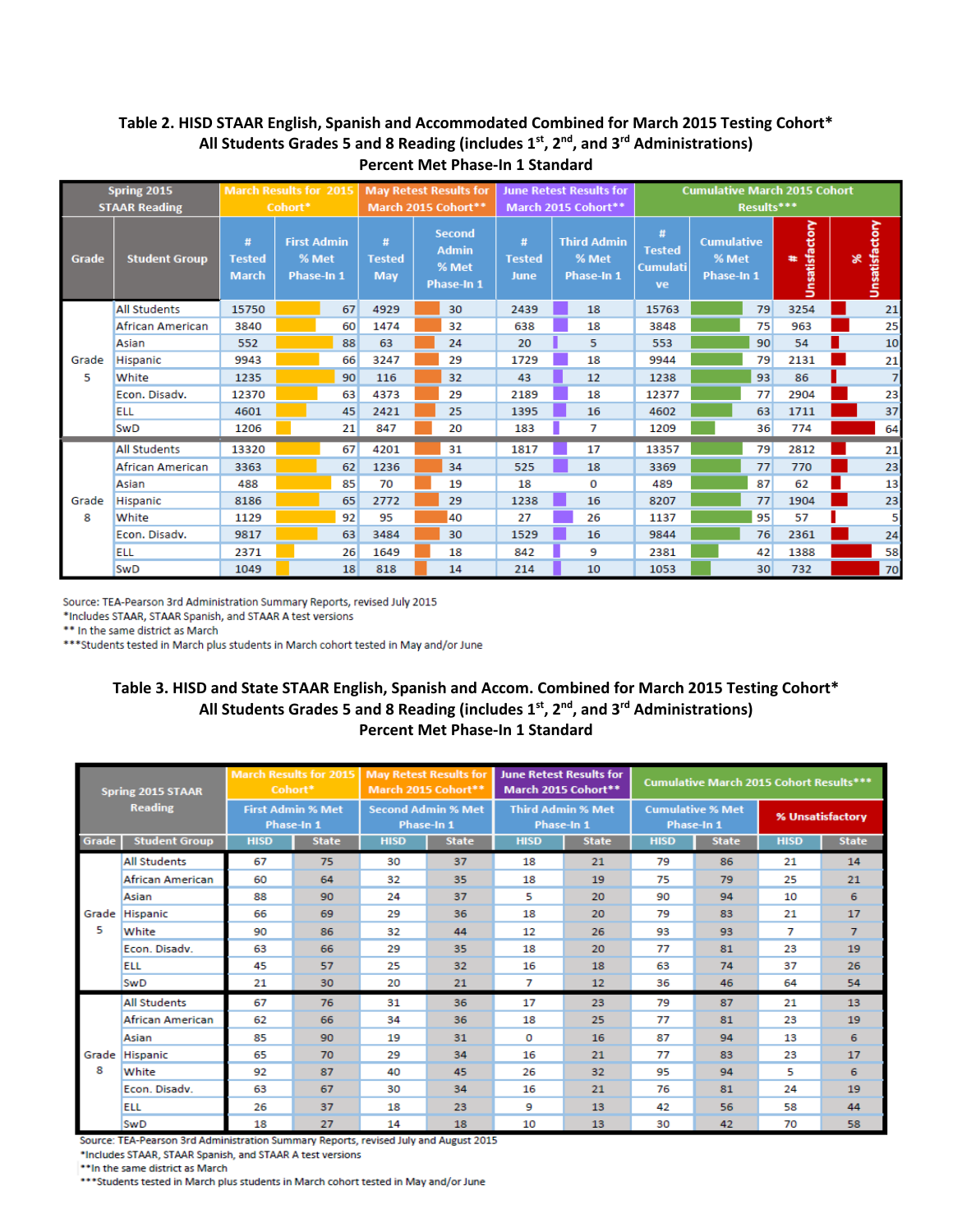|                                         |             | <b>March Results for 2015 Cohort</b> |                |                     |                        |                                |                                            | May Results for March 2015<br>Cohort** |                |                                | Cohort**                            | June Results for March 2015 |                                     |             | <b>Cumulative March 2015 Cohort</b> | Results***       |                     |                        |
|-----------------------------------------|-------------|--------------------------------------|----------------|---------------------|------------------------|--------------------------------|--------------------------------------------|----------------------------------------|----------------|--------------------------------|-------------------------------------|-----------------------------|-------------------------------------|-------------|-------------------------------------|------------------|---------------------|------------------------|
|                                         |             | $\overline{\phantom{0}}$             | $\overline{ }$ |                     |                        |                                | <b>Number of Students</b><br><b>Tested</b> |                                        | $\overline{1}$ |                                | Number of Students<br><b>Tested</b> |                             | $\mathbf{r}$                        |             | 1                                   |                  |                     |                        |
| Campus Name                             | Tested<br># | Met Phase-in<br>#                    | % Met Phase-in | Unsatisfactory<br># | Unsatisfactory<br>$\%$ | First Time<br>Testers<br>$\pm$ | Retesters<br>#                             | <b>Total Tested</b><br>#               | % Met Phase-in | First Time<br>Testers<br>$\pm$ | Retesters<br>#                      | <b>Total Tested</b><br>#    | Met Phase-in<br>$\%$                | Tested<br># | Met Phase-in<br>#                   | % Met Phase-in 1 | Unsatisfactory<br># | Unsatisfactory<br>$\%$ |
| Alcott ES                               | 40          | 15                                   | 38             | 25                  | 63                     | $\mathbf 0$                    | 25                                         | 25                                     | 20             | $\mathbf 0$                    | 18                                  | 18                          | 6                                   | 40          | 21                                  | 53               | 19                  | 48                     |
| Almeda ES                               | 127         | 67                                   | 53             | 60                  | 47                     | $\mathbf 0$                    | 53                                         | 53                                     | 17             | $\mathbf 0$                    | 40                                  | 40                          | 35                                  | 127         | 90                                  | 71               | 37                  | 29                     |
| Anderson ES                             | 93          | 56                                   | 60             | 37                  | 40                     | $\mathbf 0$                    | 37                                         | 37                                     | 43             | $\mathbf 0$                    | 17                                  | 17                          | 12                                  | 93          | 74                                  | 80               | 19                  | 20                     |
| Askew ES                                | 144         | 102                                  | 71             | 42                  | 29                     | $\mathbf 0$                    | 42                                         | 42                                     | 36             | $\mathbf 0$                    | 25                                  | 25                          | 8                                   | 144         | 119                                 | 83               | 25                  | 17                     |
| Atherton ES                             | 67          | 36                                   | 54             | 31                  | 46                     | $\mathbf 0$                    | 25                                         | 25                                     | 20             | $\mathbf 0$                    | 20                                  | 20                          | 10                                  | 67          | 43                                  | 64               | 24                  | 36                     |
| <b>Barrick ES</b>                       | 102         | 56                                   | 55             | 46                  | 45                     | $\mathbf 0$                    | 45                                         | 45                                     | 40             | $\mathbf 0$                    | 27                                  | 27                          | 19                                  | 102         | 79                                  | 77               | 23                  | 23                     |
| <b>Bastian ES</b>                       | 87          | 28                                   | 32             | 59                  | 68                     | $\Omega$                       | 58                                         | 58                                     | 21             | $\mathbf 0$                    | 14                                  | 14                          | $\Omega$                            | 87          | 40                                  | 46               | 47                  | 54                     |
| <b>Bell ES</b>                          | 120         | 91                                   | 76             | 29                  | 24                     | $\mathbf 0$                    | 29                                         | 29                                     | 31             | $\mathbf 0$                    | 16                                  | 16                          | 19                                  | 120         | 103                                 | 86               | 17                  | 14                     |
| <b>Benavidez ES</b>                     | 103         | 55                                   | 53             | 48                  | 47                     | $\mathbf 1$                    | 48                                         | 49                                     | 27             | $\mathbf 0$                    | 31                                  | 31                          | 16                                  | 104         | 73                                  | 70               | 31                  | 30                     |
| <b>Benbrook ES</b>                      | 79          | 49                                   | 62             | 30                  | 38                     | $\mathbf{0}$                   | 30                                         | 30                                     | 23             | $\Omega$                       | 20                                  | 20                          | 15                                  | 79          | 59                                  | 75               | 20                  | 25                     |
| Berry ES                                | 108         | 67                                   | 62             | 41                  | 38                     | $\Omega$                       | 37                                         | 37                                     | 16             | $\mathbf 0$                    | $\mathbf 0$                         | $\Omega$                    | $\overline{\phantom{a}}$            | 108         | 73                                  | 68               | 35                  | 32                     |
| <b>Blackshear ES</b>                    | 57          | 32                                   | 56             | 25                  | 44                     | $\mathbf 0$                    | 23                                         | 23                                     | 48             | $\mathbf 0$                    | 10                                  | 10                          | 10                                  | 57          | 44                                  | 77               | 13                  | 23                     |
| <b>Bonham ES</b>                        | 132         | 66                                   | 50             | 66                  | 50                     | $\mathbf{0}$                   | 66                                         | 66                                     | 29             | $\mathbf 0$                    | 38                                  | 38                          | 13                                  | 132         | 90                                  | 68               | 42                  | 32                     |
| <b>Bonner ES</b>                        | 131         | 92                                   | 70             | 39                  | 30                     | $\mathbf 0$                    | 38                                         | 38                                     | 29             | $\mathbf 0$                    | 27                                  | 27                          | 19                                  | 131         | 108                                 | 82               | 23                  | 18                     |
| Braeburn ES                             | 126         | 73                                   | 58             | 53                  | 42                     | $\mathbf 0$                    | 53                                         | 53                                     | 25             | $\mathbf 0$                    | 39                                  | 39                          | 15                                  | 126         | 92                                  | 73               | 34                  | 27                     |
| <b>Briargrove ES</b>                    | 141         | 115                                  | 82             | 26                  | 18                     | $\mathbf{1}$                   | 26                                         | 27                                     | 30             | $\mathbf 0$                    | 11                                  | 11                          | 9                                   | 142         | 124                                 | 87               | 18                  | 13                     |
| Briarmeadow                             | 65          | 62                                   | 95             | 3                   | 5                      | $\mathbf 0$                    | 3                                          | 3                                      | $\ast$         | $\mathbf 0$                    | $\mathbf 0$                         | $\mathbf 0$                 | $\hspace{0.05cm}---\hspace{0.05cm}$ | 65          | 63                                  | 97               | 2                   | 3                      |
| <b>Briscoe ES</b>                       | 67          | 52                                   | 78             | 15                  | 22                     | $\mathbf 0$                    | 15                                         | 15                                     | 40             | $\mathbf 0$                    | 6                                   | 6                           | $\mathbf 0$                         | 67          | 58                                  | 87               | 9                   | 13                     |
| <b>Brookline ES</b>                     | 137         | 95                                   | 69             | 42                  | 31                     | $\mathbf 0$                    | 42                                         | 42                                     | 40             | $\pmb{0}$                      | 18                                  | 18                          | 11                                  | 137         | 114                                 | 83               | 23                  | 17                     |
| <b>Browning ES</b>                      | 87          | 54                                   | 62             | 33                  | 38                     | $\mathbf 0$                    | 33                                         | 33                                     | 24             | $\mathbf 0$                    | 21                                  | 21                          | 10                                  | 87          | 64                                  | 74               | 23                  | 26                     |
| <b>Bruce ES</b>                         | 88          | 51                                   | 58             | 37                  | 42                     | $\mathbf 0$                    | 37                                         | 37                                     | 19             | $\mathbf 0$                    | 12                                  | 12                          | $\mathbf 0$                         | 88          | 58                                  | 66               | 30                  | 34                     |
| <b>Burbank ES</b>                       | 124         | 92                                   | 74             | 32                  | 26                     | $\mathbf 0$                    | 32                                         | 32                                     | 28             | $\mathbf 0$                    | 14                                  | 14                          | 21                                  | 124         | 104                                 | 84               | 20                  | 16                     |
| <b>Burnet ES</b>                        | 75          | 53                                   | 71             | 22                  | 29                     | $\mathbf 0$                    | 22                                         | 22                                     | 18             | $\mathbf 0$                    | 12                                  | 12                          | 33                                  | 75          | 61                                  | 81               | 14                  | 19                     |
| <b>Burrus ES</b>                        | 52          | 38                                   | 73             | 14                  | 27                     | $\mathbf 0$                    | 13                                         | 13                                     | 46             | 0                              | 4                                   | 4                           | $\ast$                              | 52          | 44                                  | 85               | 8                   | 15                     |
| <b>HISD Research and Accountability</b> |             |                                      |                |                     |                        |                                |                                            |                                        |                |                                |                                     |                             |                                     |             |                                     |                  | Table A-1 Page 1    |                        |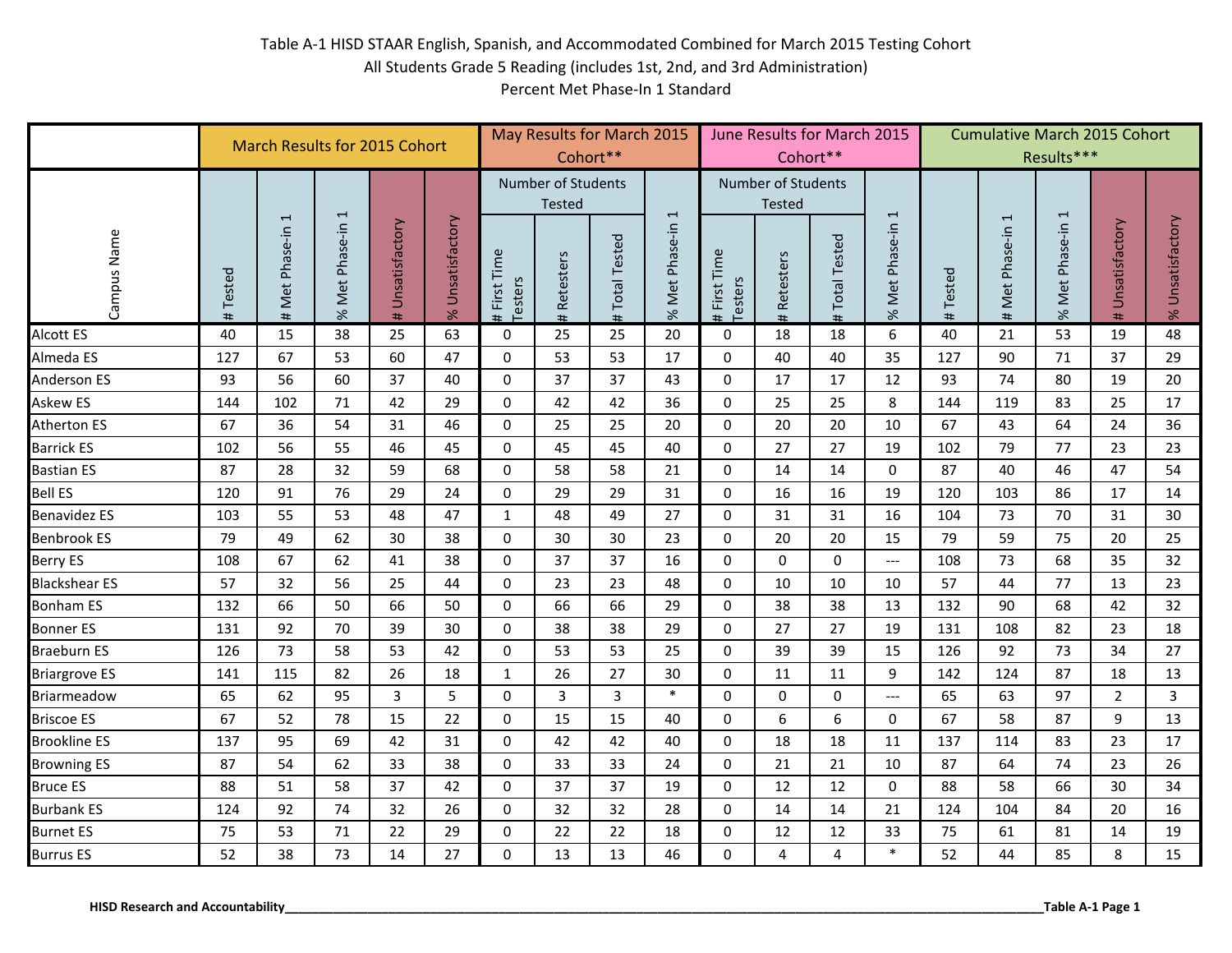|                                         |                | <b>March Results for 2015 Cohort</b> |                     |                     |                        |                                |                                     | May Results for March 2015<br>Cohort** |                |                                | Cohort**                            | June Results for March 2015 |                           |                | <b>Cumulative March 2015 Cohort</b> | Results***       |                     |                        |
|-----------------------------------------|----------------|--------------------------------------|---------------------|---------------------|------------------------|--------------------------------|-------------------------------------|----------------------------------------|----------------|--------------------------------|-------------------------------------|-----------------------------|---------------------------|----------------|-------------------------------------|------------------|---------------------|------------------------|
|                                         |                | $\overline{\phantom{0}}$             | $\overline{ }$      |                     |                        |                                | <b>Number of Students</b><br>Tested |                                        | $\overline{1}$ |                                | Number of Students<br><b>Tested</b> |                             | $\mathbf{r}$              |                | 1                                   |                  |                     |                        |
| Campus Name                             | Tested<br>#    | Met Phase-in<br>#                    | % Met Phase-in      | Unsatisfactory<br># | Unsatisfactory<br>$\%$ | First Time<br>Testers<br>$\pm$ | Retesters<br>#                      | <b>Total Tested</b><br>#               | % Met Phase-in | First Time<br>Testers<br>$\pm$ | Retesters<br>#                      | <b>Total Tested</b><br>#    | Phase-in<br>Met I<br>$\%$ | Tested<br>#    | Met Phase-in<br>#                   | % Met Phase-in 1 | Unsatisfactory<br># | Unsatisfactory<br>$\%$ |
| <b>Bush ES</b>                          | 102            | 98                                   | 96                  | 4                   | 4                      | 0                              | 4                                   | 4                                      | $\ast$         | 0                              | $\mathbf{1}$                        | $1\,$                       | $\ast$                    | 102            | 101                                 | 99               | $\mathbf{1}$        | $\mathbf{1}$           |
| Cage ES                                 | 83             | 60                                   | 72                  | 23                  | 28                     | 0                              | 22                                  | 22                                     | 23             | 0                              | $\mathbf 0$                         | $\mathbf 0$                 | $\qquad \qquad - -$       | 83             | 65                                  | 78               | 18                  | 22                     |
| Carrillo ES                             | 78             | 55                                   | 71                  | 23                  | 29                     | $\mathbf 0$                    | 23                                  | 23                                     | 43             | $\mathbf 0$                    | 9                                   | 9                           | 22                        | 78             | 67                                  | 86               | 11                  | 14                     |
| Codwell ES                              | 80             | 53                                   | 66                  | 27                  | 34                     | $\mathbf 0$                    | 26                                  | 26                                     | 46             | $\pmb{0}$                      | 13                                  | 13                          | 23                        | 80             | 68                                  | 85               | 12                  | 15                     |
| Community Services                      | $\mathbf 0$    | $\overline{a}$                       | $\qquad \qquad - -$ | $---$               | ---                    | $\mathbf{1}$                   | $\Omega$                            | $\mathbf{1}$                           | $\ast$         | $\Omega$                       | $\mathbf 0$                         | $\Omega$                    | $\qquad \qquad - -$       | $\mathbf{1}$   | $\ast$                              | $\ast$           | $\ast$              | $\ast$                 |
| Condit ES                               | 116            | 96                                   | 83                  | 20                  | 17                     | 0                              | 5                                   | 5                                      | 40             | $\mathbf 0$                    | 8                                   | 8                           | 13                        | 116            | 99                                  | 85               | 17                  | 15                     |
| Cook ES                                 | 104            | 59                                   | 57                  | 45                  | 43                     | $\mathbf 0$                    | 45                                  | 45                                     | 20             | $\mathbf 0$                    | 24                                  | 24                          | 13                        | 104            | 71                                  | 68               | 33                  | 32                     |
| Coop ES                                 | 98             | 65                                   | 66                  | 33                  | 34                     | $\mathbf{0}$                   | 33                                  | 33                                     | 21             | $\mathbf 0$                    | 18                                  | 18                          | 6                         | 98             | 73                                  | 74               | 25                  | 26                     |
| Cornelius ES                            | 138            | 118                                  | 86                  | 20                  | 14                     | $\mathbf 0$                    | 6                                   | 6                                      | 50             | $\mathbf 0$                    | $\mathbf 0$                         | $\mathbf 0$                 | $\qquad \qquad - -$       | 138            | 121                                 | 88               | 17                  | 12                     |
| Crespo ES                               | 124            | 81                                   | 65                  | 43                  | 35                     | $\mathbf 0$                    | 41                                  | 41                                     | 24             | $\mathbf 0$                    | 27                                  | 27                          | 30                        | 124            | 99                                  | 80               | 25                  | 20                     |
| Crockett ES                             | 63             | 53                                   | 84                  | 10                  | 16                     | $\mathbf 0$                    | 10                                  | 10                                     | 70             | $\mathbf 0$                    | $\mathbf{1}$                        | $\mathbf{1}$                | $\ast$                    | 63             | 61                                  | 97               | $\overline{2}$      | $\mathbf{3}$           |
| Cunningham ES                           | 95             | 61                                   | 64                  | 34                  | 36                     | $\mathbf 0$                    | 33                                  | 33                                     | 27             | $\mathbf 0$                    | 22                                  | 22                          | 18                        | 95             | 74                                  | 78               | 21                  | 22                     |
| DAEP EL                                 | $\overline{4}$ | $\ast$                               | $\ast$              | $\ast$              | $\ast$                 | $\mathbf 0$                    | $\overline{2}$                      | $\overline{2}$                         | $\ast$         | $\mathbf 0$                    | $\mathbf 0$                         | $\mathbf 0$                 | $\qquad \qquad - -$       | $\overline{4}$ | $\ast$                              | $\ast$           | $\ast$              | $\ast$                 |
| Daily ES                                | 81             | 63                                   | 78                  | 18                  | 22                     | $\Omega$                       | 18                                  | 18                                     | 39             | $\mathbf 0$                    | 11                                  | 11                          | 18                        | 81             | 72                                  | 89               | 9                   | 11                     |
| Davila ES                               | 59             | 42                                   | 71                  | 17                  | 29                     | $\mathbf 0$                    | 16                                  | 16                                     | 31             | $\mathbf 0$                    | 9                                   | 9                           | $\mathbf 0$               | 59             | 47                                  | 80               | 12                  | 20                     |
| De Chaumes ES                           | 101            | 76                                   | 75                  | 25                  | 25                     | $\mathbf 0$                    | 25                                  | 25                                     | 40             | $\mathbf 0$                    | 13                                  | 13                          | 15                        | 101            | 88                                  | 87               | 13                  | 13                     |
| DeAnda ES                               | 105            | 58                                   | 55                  | 47                  | 45                     | 0                              | 47                                  | 47                                     | 26             | $\mathbf 0$                    | $\pmb{0}$                           | 0                           | $---$                     | 105            | 70                                  | 67               | 35                  | 33                     |
| DeZavala ES                             | 85             | 66                                   | 78                  | 19                  | 22                     | $\Omega$                       | 19                                  | 19                                     | 37             | $\mathbf 0$                    | 12                                  | 12                          | 25                        | 85             | 76                                  | 89               | 9                   | 11                     |
| Dogan ES                                | 75             | 33                                   | 44                  | 42                  | 56                     | $\mathbf 0$                    | 37                                  | 37                                     | 30             | $\mathbf 0$                    | 22                                  | 22                          | 14                        | 75             | 47                                  | 63               | 28                  | 37                     |
| Durham ES                               | 65             | 47                                   | 72                  | 18                  | 28                     | $\mathbf 0$                    | 18                                  | 18                                     | 33             | $\mathbf 0$                    | 6                                   | $\boldsymbol{6}$            | $\mathbf 0$               | 65             | 53                                  | 82               | 12                  | 18                     |
| Durkee ES                               | 100            | 57                                   | 57                  | 43                  | 43                     | 0                              | 42                                  | 42                                     | 33             | $\mathbf 0$                    | 23                                  | 23                          | 13                        | 100            | 74                                  | 74               | 26                  | 26                     |
| Eliot ES                                | 73             | 47                                   | 64                  | 26                  | 36                     | $\mathbf 0$                    | 25                                  | 25                                     | 16             | $\mathbf 0$                    | 14                                  | 14                          | 21                        | 73             | 54                                  | 74               | 19                  | 26                     |
| Elmore ES                               | 99             | 46                                   | 46                  | 53                  | 54                     | $\pmb{0}$                      | 42                                  | 42                                     | 24             | $\mathbf 0$                    | $\pmb{0}$                           | $\pmb{0}$                   | $---$                     | 99             | 56                                  | 57               | 43                  | 43                     |
| Elrod ES                                | 99             | 63                                   | 64                  | 36                  | 36                     | 0                              | 34                                  | 34                                     | 59             | $\mathbf 0$                    | 11                                  | 11                          | 27                        | 99             | 86                                  | 87               | 13                  | 13                     |
| <b>HISD Research and Accountability</b> |                |                                      |                     |                     |                        |                                |                                     |                                        |                |                                |                                     |                             |                           |                |                                     |                  | Table A-1 Page 2    |                        |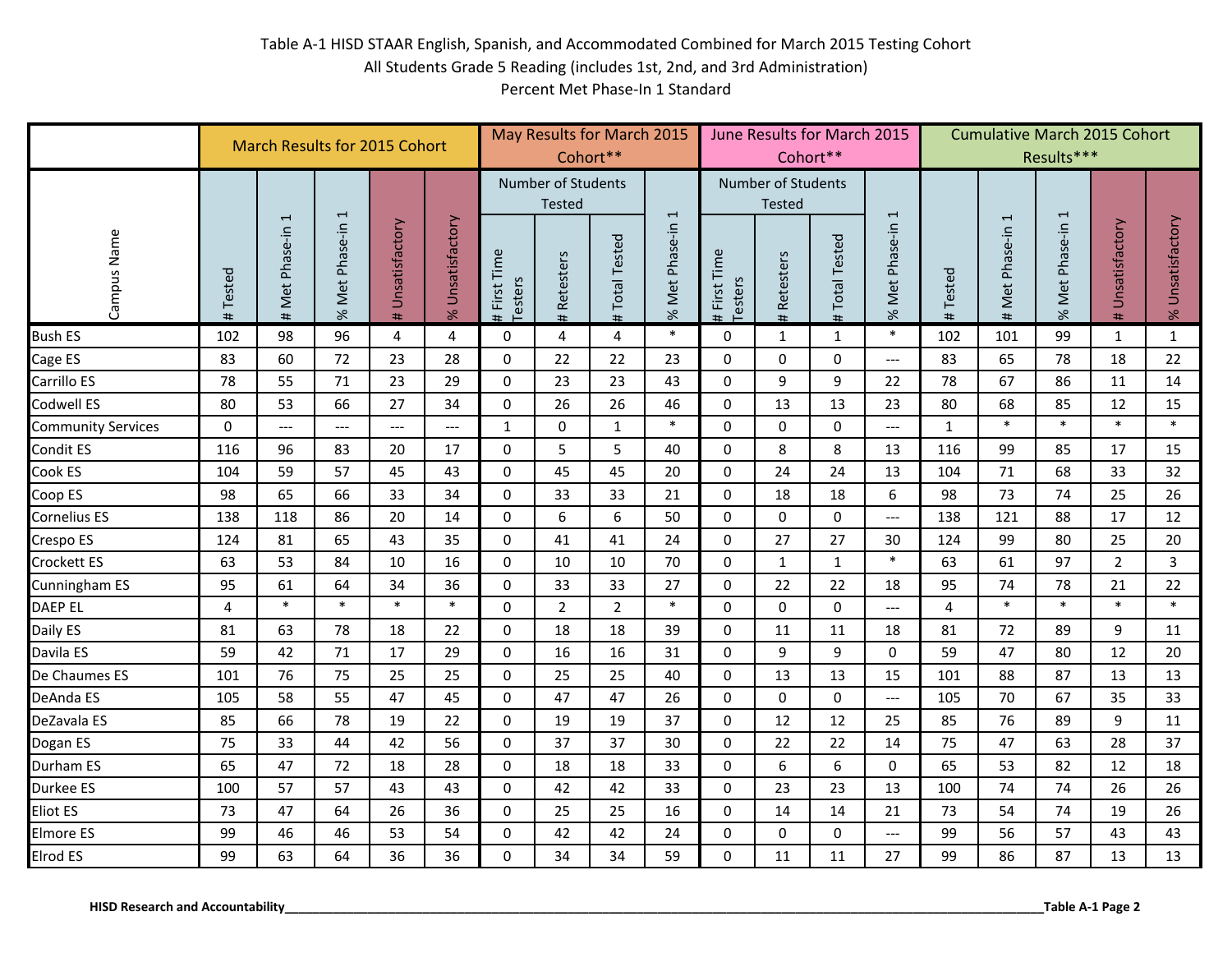|                                         |             | <b>March Results for 2015 Cohort</b> |                |                     |                        |                                |                                            | May Results for March 2015<br>Cohort** |                |                                |                                     | June Results for March 2015<br>Cohort** |                      |             | <b>Cumulative March 2015 Cohort</b> | Results***       |                     |                        |
|-----------------------------------------|-------------|--------------------------------------|----------------|---------------------|------------------------|--------------------------------|--------------------------------------------|----------------------------------------|----------------|--------------------------------|-------------------------------------|-----------------------------------------|----------------------|-------------|-------------------------------------|------------------|---------------------|------------------------|
|                                         |             | $\overline{\phantom{0}}$             | $\overline{ }$ |                     |                        |                                | <b>Number of Students</b><br><b>Tested</b> |                                        | $\overline{1}$ |                                | Number of Students<br><b>Tested</b> |                                         | $\mathbf{r}$         |             | 1                                   |                  |                     |                        |
| Campus Name                             | Tested<br># | Met Phase-in<br>#                    | % Met Phase-in | Unsatisfactory<br># | Unsatisfactory<br>$\%$ | First Time<br>Testers<br>$\pm$ | Retesters<br>#                             | <b>Total Tested</b><br>#               | % Met Phase-in | First Time<br>Testers<br>$\pm$ | Retesters<br>#                      | <b>Total Tested</b><br>#                | Met Phase-in<br>$\%$ | Tested<br># | Met Phase-in<br>#                   | % Met Phase-in 1 | Unsatisfactory<br># | Unsatisfactory<br>$\%$ |
| <b>Emerson ES</b>                       | 108         | 78                                   | 72             | 30                  | 28                     | 0                              | 29                                         | 29                                     | 28             | $\mathbf 0$                    | 4                                   | 4                                       | $\ast$               | 108         | 86                                  | 80               | 22                  | 20                     |
| <b>Energized ES</b>                     | 215         | 140                                  | 65             | 75                  | 35                     | $\Omega$                       | 75                                         | 75                                     | 25             | $\mathbf 0$                    | 52                                  | 52                                      | 8                    | 215         | 163                                 | 76               | 52                  | 24                     |
| Field ES                                | 52          | 43                                   | 83             | 9                   | 17                     | $\mathbf 0$                    | 9                                          | 9                                      | 22             | $\mathbf 0$                    | $\mathbf{1}$                        | $1\,$                                   | $\ast$               | 52          | 45                                  | 87               | $\overline{7}$      | 13                     |
| Foerster ES                             | 91          | 37                                   | 41             | 54                  | 59                     | $\mathbf 0$                    | 54                                         | 54                                     | 37             | $\mathbf 0$                    | $\pmb{0}$                           | $\mathbf 0$                             | $\qquad \qquad - -$  | 91          | 57                                  | 63               | 34                  | 37                     |
| Fondren ES                              | 44          | 16                                   | 36             | 28                  | 64                     | $\mathbf{0}$                   | 27                                         | 27                                     | 56             | $\mathbf 0$                    | $\overline{2}$                      | $\overline{2}$                          | $\ast$               | 44          | 31                                  | 70               | 13                  | 30                     |
| Foster ES                               | 57          | 28                                   | 49             | 29                  | 51                     | 0                              | 29                                         | 29                                     | 28             | $\mathbf 0$                    | 18                                  | 18                                      | 28                   | 57          | 41                                  | 72               | 16                  | 28                     |
| Franklin ES                             | 66          | 40                                   | 61             | 26                  | 39                     | $\mathbf 0$                    | 21                                         | 21                                     | 33             | $\mathbf 0$                    | 10                                  | 10                                      | 40                   | 66          | 51                                  | 77               | 15                  | 23                     |
| Frost ES                                | 83          | 53                                   | 64             | 30                  | 36                     | $\mathbf{0}$                   | 28                                         | 28                                     | 54             | $\mathbf 0$                    | 10                                  | 10                                      | 30                   | 83          | 71                                  | 86               | 12                  | 14                     |
| Gallegos ES                             | 65          | 40                                   | 62             | 25                  | 38                     | $\mathbf{0}$                   | 25                                         | 25                                     | 36             | $\mathbf 0$                    | 15                                  | 15                                      | 27                   | 65          | 53                                  | 82               | 12                  | 18                     |
| Garcia ES                               | 89          | 52                                   | 58             | 37                  | 42                     | 0                              | 36                                         | 36                                     | 31             | $\mathbf 0$                    | 19                                  | 19                                      | 21                   | 89          | 67                                  | 75               | 22                  | 25                     |
| Garden Oaks ES                          | 57          | 37                                   | 65             | 20                  | 35                     | $\mathbf 0$                    | 20                                         | 20                                     | 40             | $\mathbf 0$                    | 8                                   | 8                                       | $\Omega$             | 57          | 45                                  | 79               | 12                  | 21                     |
| Garden Villas ES                        | 133         | 93                                   | 70             | 40                  | 30                     | $\mathbf 0$                    | 39                                         | 39                                     | 33             | $\mathbf 0$                    | 26                                  | 26                                      | 19                   | 133         | 111                                 | 83               | 22                  | 17                     |
| Golfcrest ES                            | 83          | 66                                   | 80             | 17                  | 20                     | 0                              | 17                                         | 17                                     | 29             | $\mathbf 0$                    | 12                                  | 12                                      | 25                   | 83          | 74                                  | 89               | 9                   | 11                     |
| Gregg ES                                | 58          | 36                                   | 62             | 22                  | 38                     | $\Omega$                       | 22                                         | 22                                     | 27             | $\mathbf 0$                    | 15                                  | 15                                      | 27                   | 58          | 46                                  | 79               | 12                  | 21                     |
| Gregory-Lincoln PK-8                    | 61          | 33                                   | 54             | 28                  | 46                     | $\mathbf 0$                    | 28                                         | 28                                     | 25             | $\mathbf 0$                    | 16                                  | 16                                      | 13                   | 61          | 42                                  | 69               | 19                  | 31                     |
| Grissom ES                              | 77          | 44                                   | 57             | 33                  | 43                     | $\mathbf 0$                    | 33                                         | 33                                     | 36             | $\mathbf 0$                    | 18                                  | 18                                      | 6                    | 77          | 57                                  | 74               | 20                  | 26                     |
| Gross ES                                | 88          | 57                                   | 65             | 31                  | 35                     | $\mathbf 0$                    | 27                                         | 27                                     | 30             | $\mathbf 0$                    | 18                                  | 18                                      | 17                   | 88          | 68                                  | 77               | 20                  | 23                     |
| Harris JR ES                            | 74          | 49                                   | 66             | 25                  | 34                     | 0                              | $\overline{2}$                             | $\overline{2}$                         | $\ast$         | $\mathbf 0$                    | 20                                  | 20                                      | 20                   | 74          | 54                                  | 73               | 20                  | 27                     |
| Harris RP ES                            | 86          | 52                                   | 60             | 34                  | 40                     | $\mathbf 0$                    | 34                                         | 34                                     | 24             | $\mathbf 0$                    | 24                                  | 24                                      | 4                    | 86          | 61                                  | 71               | 25                  | 29                     |
| Hartsfield ES                           | 54          | 36                                   | 67             | 18                  | 33                     | $\mathbf 0$                    | 16                                         | 16                                     | 31             | $\mathbf 0$                    | 10                                  | 10                                      | $\mathbf 0$          | 54          | 41                                  | 76               | 13                  | 24                     |
| Harvard ES                              | 102         | 94                                   | 92             | 8                   | 8                      | $\mathbf 0$                    | 8                                          | 8                                      | 50             | $\mathbf 0$                    | 3                                   | 3                                       | $\ast$               | 102         | 98                                  | 96               | 4                   | 4                      |
| Helms ES                                | 56          | 33                                   | 59             | 23                  | 41                     | $\mathbf 0$                    | 23                                         | 23                                     | 17             | $\mathbf 0$                    | 19                                  | 19                                      | 21                   | 56          | 41                                  | 73               | 15                  | 27                     |
| Henderson JP ES                         | 91          | 68                                   | 75             | 23                  | 25                     | $\pmb{0}$                      | 23                                         | 23                                     | 13             | $\mathbf 0$                    | 19                                  | 19                                      | 21                   | 91          | 75                                  | 82               | 16                  | 18                     |
| Henderson NQ ES                         | 33          | 13                                   | 39             | 20                  | 61                     | 0                              | 20                                         | 20                                     | 45             | $\mathbf 0$                    | 8                                   | 8                                       | 13                   | 33          | 23                                  | 70               | 10                  | 30                     |
| <b>HISD Research and Accountability</b> |             |                                      |                |                     |                        |                                |                                            |                                        |                |                                |                                     |                                         |                      |             |                                     |                  | Table A-1 Page 3    |                        |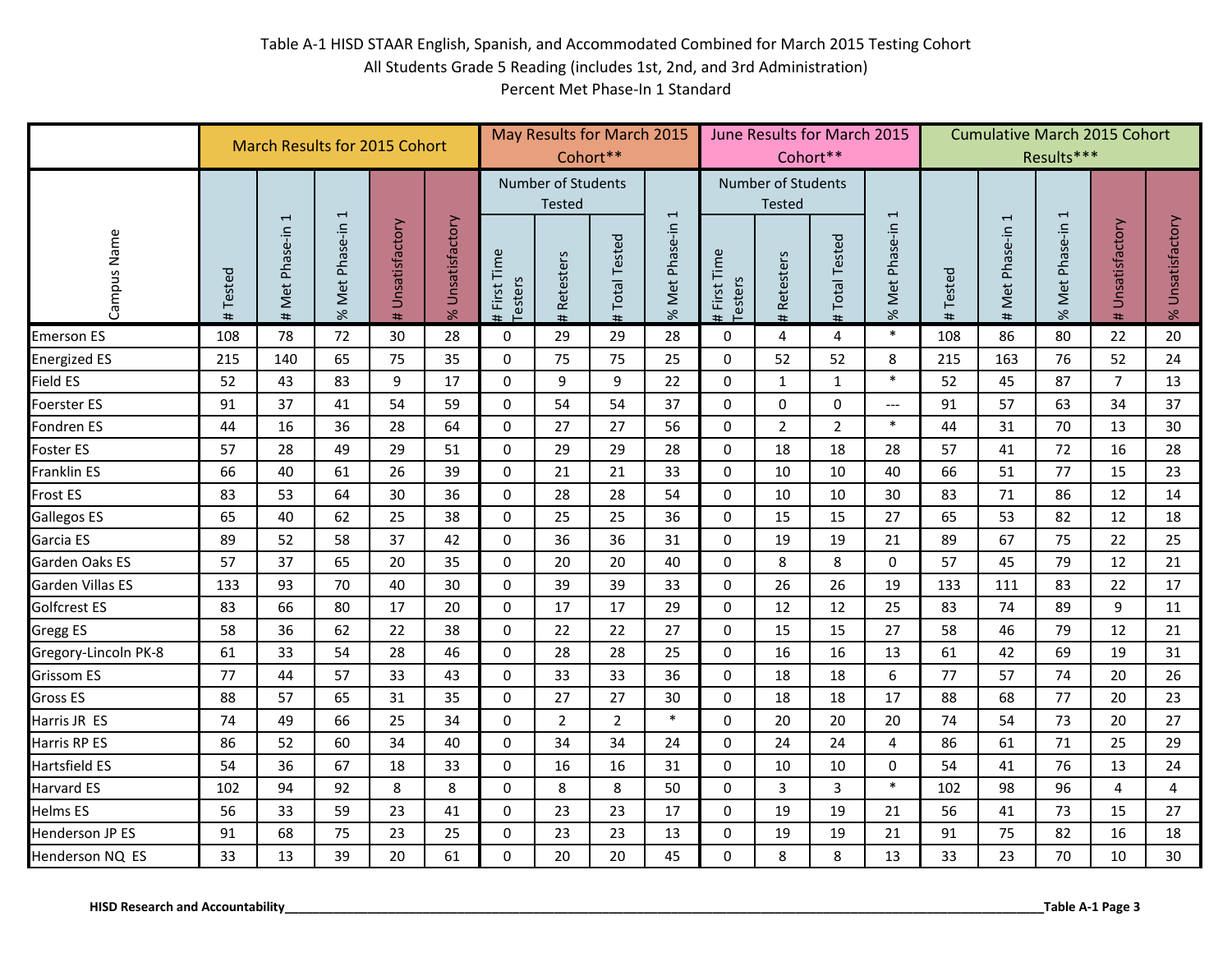|                                         |             | <b>March Results for 2015 Cohort</b> |                          |                     |                         |                                |                                     | May Results for March 2015<br>Cohort** |                |                         |                                            | June Results for March 2015<br>Cohort** |                      |             | <b>Cumulative March 2015 Cohort</b> | Results***       |                     |                        |
|-----------------------------------------|-------------|--------------------------------------|--------------------------|---------------------|-------------------------|--------------------------------|-------------------------------------|----------------------------------------|----------------|-------------------------|--------------------------------------------|-----------------------------------------|----------------------|-------------|-------------------------------------|------------------|---------------------|------------------------|
|                                         |             | $\overline{1}$                       | $\overline{\phantom{0}}$ |                     |                         |                                | <b>Number of Students</b><br>Tested |                                        | $\overline{1}$ |                         | <b>Number of Students</b><br><b>Tested</b> |                                         | $\overline{ }$       |             | $\overline{\phantom{0}}$            |                  |                     |                        |
| Campus Name                             | Tested<br># | Met Phase-in<br>#                    | % Met Phase-in           | Unsatisfactory<br># | Unsatisfactory<br>$\%$  | First Time<br>Testers<br>$\pm$ | Retesters<br>#                      | <b>Total Tested</b><br>#               | % Met Phase-in | # First Time<br>Testers | Retesters<br>#                             | <b>Total Tested</b><br>$\pm$            | Met Phase-in<br>$\%$ | Tested<br># | Met Phase-in<br>#                   | % Met Phase-in 1 | Unsatisfactory<br># | Unsatisfactory<br>$\%$ |
| Herod ES                                | 126         | 108                                  | 86                       | 18                  | 14                      | $\mathbf 0$                    | 15                                  | 15                                     | 20             | $\mathbf 0$             | $\overline{7}$                             | 7                                       | 43                   | 126         | 114                                 | 90               | 12                  | 10                     |
| Herrera ES                              | 133         | 93                                   | 70                       | 40                  | 30                      | $\Omega$                       | 35                                  | 35                                     | 20             | $\mathbf 0$             | 23                                         | 23                                      | 22                   | 133         | 105                                 | 79               | 28                  | 21                     |
| <b>Highland Heights ES</b>              | 68          | 24                                   | 35                       | 44                  | 65                      | $\mathbf 0$                    | 44                                  | 44                                     | 20             | $\mathbf 0$             | 26                                         | 26                                      | 19                   | 68          | 38                                  | 56               | 30                  | 44                     |
| Hilliard ES                             | 131         | 46                                   | 35                       | 85                  | 65                      | $\mathbf 0$                    | 85                                  | 85                                     | 16             | $\mathbf 0$             | 56                                         | 56                                      | 9                    | 131         | 65                                  | 50               | 66                  | 50                     |
| Hines-Caldwell ES                       | 123         | 86                                   | 70                       | 37                  | 30                      | $\mathbf 0$                    | 36                                  | 36                                     | 39             | $\mathbf 0$             | 15                                         | 15                                      | 13                   | 123         | 102                                 | 83               | 21                  | 17                     |
| Hobby ES                                | 109         | 79                                   | 72                       | 30                  | 28                      | $\mathbf 0$                    | 29                                  | 29                                     | 28             | $\mathbf 0$             | 18                                         | 18                                      | 17                   | 109         | 90                                  | 83               | 19                  | 17                     |
| Horn ES                                 | 116         | 112                                  | 97                       | 4                   | $\overline{\mathbf{3}}$ | $\mathbf 0$                    | 3                                   | $\overline{3}$                         | $\ast$         | $\mathbf 0$             | $\overline{2}$                             | $\overline{2}$                          | $\ast$               | 116         | 113                                 | 97               | 3                   | 3                      |
| <b>Inspired Acad</b>                    | 11          | $\overline{7}$                       | 64                       | 4                   | 36                      | $\mathbf{0}$                   | $\overline{4}$                      | $\overline{4}$                         | $\ast$         | $\mathbf 0$             | 4                                          | 4                                       | $\ast$               | 11          | $\bf 8$                             | 73               | $\overline{3}$      | 27                     |
| <b>Isaacs ES</b>                        | 50          | 22                                   | 44                       | 28                  | 56                      | $\mathbf 0$                    | 24                                  | 24                                     | 71             | $\mathbf 0$             | 6                                          | 6                                       | 33                   | 50          | 41                                  | 82               | 9                   | 18                     |
| Janowski ES                             | 73          | 48                                   | 66                       | 25                  | 34                      | $\mathbf 0$                    | 25                                  | 25                                     | 32             | $\mathbf 0$             | 12                                         | 12                                      | 17                   | 73          | 58                                  | 79               | 15                  | 21                     |
| Jefferson ES                            | 69          | 36                                   | 52                       | 33                  | 48                      | $\mathbf 0$                    | 33                                  | 33                                     | 12             | $\mathbf 0$             | 17                                         | 17                                      | 12                   | 69          | 42                                  | 61               | 27                  | 39                     |
| Kandy Stripe Acad ES                    | 24          | 18                                   | 75                       | 6                   | 25                      | $\mathbf 0$                    | 6                                   | 6                                      | 50             | $\mathbf 0$             | 3                                          | 3                                       | $\ast$               | 24          | 21                                  | 88               | 3                   | 13                     |
| Kashmere Gardens ES                     | 59          | 24                                   | 41                       | 35                  | 59                      | $\mathbf 0$                    | 34                                  | 34                                     | 24             | $\mathbf 0$             | 0                                          | $\mathbf 0$                             | $\qquad \qquad - -$  | 59          | 32                                  | 54               | 27                  | 46                     |
| Kelso ES                                | 51          | 28                                   | 55                       | 23                  | 45                      | $\Omega$                       | 23                                  | 23                                     | 39             | $\mathbf 0$             | 10                                         | 10                                      | $\mathbf 0$          | 51          | 37                                  | 73               | 14                  | 27                     |
| Kennedy ES                              | 93          | 53                                   | 57                       | 40                  | 43                      | $\mathbf 0$                    | 39                                  | 39                                     | 21             | $\mathbf 0$             | 24                                         | 24                                      | 13                   | 93          | 64                                  | 69               | 29                  | 31                     |
| Ketelsen ES                             | 97          | 70                                   | 72                       | 27                  | 28                      | $\mathbf 0$                    | 25                                  | 25                                     | 32             | $\mathbf 0$             | 8                                          | 8                                       | 13                   | 97          | 79                                  | 81               | 18                  | 19                     |
| Kolter ES                               | 100         | 88                                   | 88                       | 12                  | 12                      | $\mathbf 0$                    | $\mathbf{1}$                        | $\mathbf{1}$                           | $\ast$         | $\mathbf 0$             | 10                                         | 10                                      | 30                   | 100         | 91                                  | 91               | 9                   | 9                      |
| Lantrip ES                              | 104         | 82                                   | 79                       | 22                  | 21                      | $\mathbf 0$                    | 16                                  | 16                                     | 25             | $\mathbf 0$             | 11                                         | 11                                      | 45                   | 104         | 91                                  | 88               | 13                  | 13                     |
| Las Americas MS                         | 35          | $\mathbf{1}$                         | $\overline{3}$           | 34                  | 97                      | $\mathbf 0$                    | 23                                  | 23                                     | 0              | $\mathbf 0$             | 16                                         | 16                                      | 0                    | 35          | $\mathbf{1}$                        | $\overline{3}$   | 34                  | 97                     |
| Law ES                                  | 111         | 69                                   | 62                       | 42                  | 38                      | $\mathbf 0$                    | 39                                  | 39                                     | 46             | $\pmb{0}$               | $\mathbf{1}$                               | $\mathbf{1}$                            | $\ast$               | 111         | 87                                  | 78               | 24                  | 22                     |
| Lewis ES                                | 161         | 78                                   | 48                       | 83                  | 52                      | $\mathbf 0$                    | 75                                  | 75                                     | 17             | $\mathbf 0$             | 60                                         | 60                                      | 13                   | 161         | 99                                  | 61               | 62                  | 39                     |
| Lockhart ES                             | 90          | 69                                   | 77                       | 21                  | 23                      | $\mathbf 0$                    | 21                                  | 21                                     | 29             | $\mathbf 0$             | 10                                         | 10                                      | 40                   | 90          | 79                                  | 88               | 11                  | 12                     |
| Longfellow ES                           | 118         | 86                                   | 73                       | 32                  | 27                      | $\pmb{0}$                      | 32                                  | 32                                     | 56             | $\pmb{0}$               | 13                                         | 13                                      | 46                   | 118         | 110                                 | 93               | 8                   | $\overline{7}$         |
| Looscan ES                              | 67          | 30                                   | 45                       | 37                  | 55                      | 0                              | 37                                  | 37                                     | 27             | $\mathbf 0$             | $\pmb{0}$                                  | $\mathbf 0$                             | $\hspace{0.05cm}---$ | 67          | 40                                  | 60               | 27                  | 40                     |
| <b>HISD Research and Accountability</b> |             |                                      |                          |                     |                         |                                |                                     |                                        |                |                         |                                            |                                         |                      |             |                                     |                  | Table A-1 Page 4    |                        |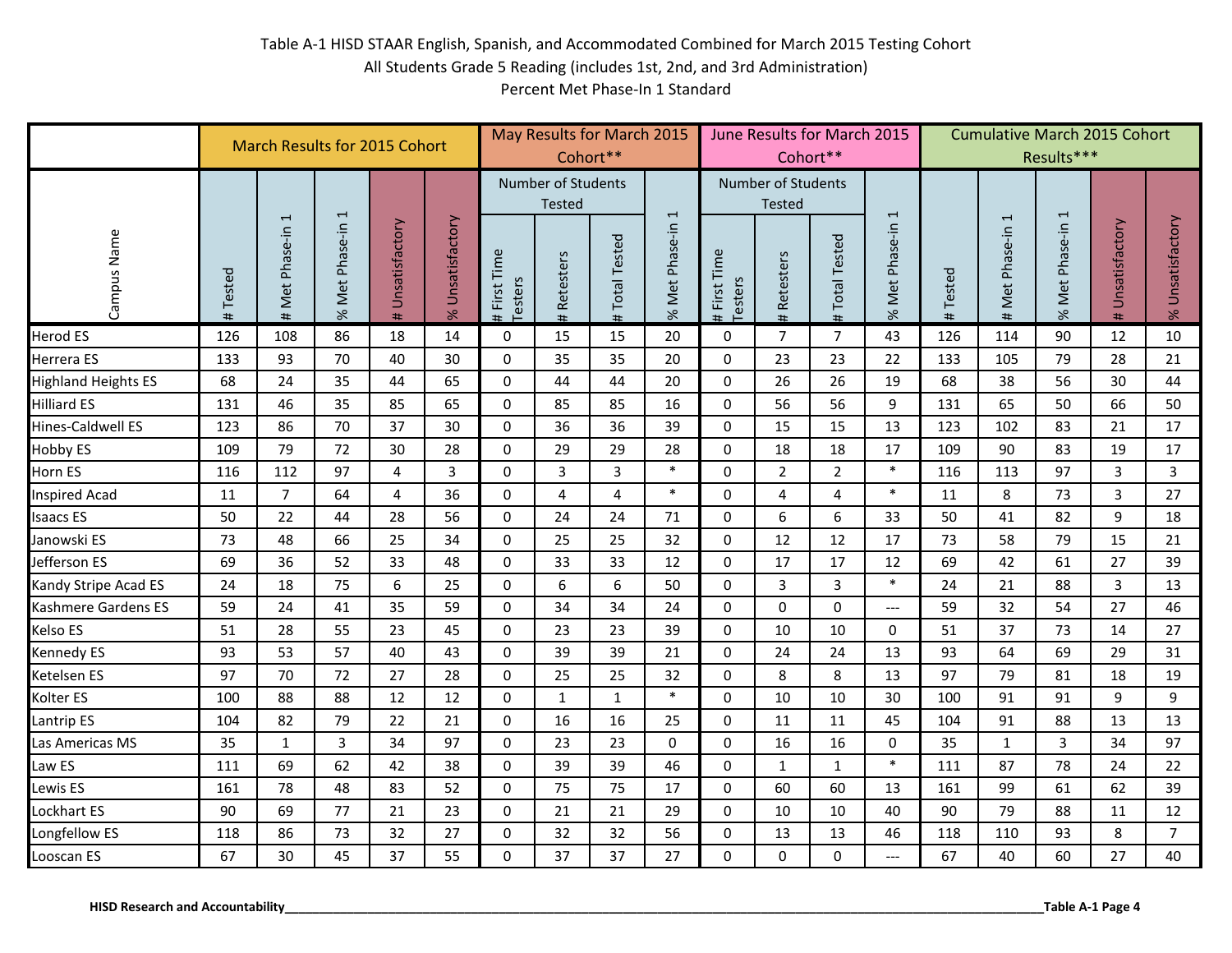|                                         |             | <b>March Results for 2015 Cohort</b> |                |                     |                        |                                |                                            | May Results for March 2015<br>Cohort** |                          |                                | Cohort**                            | June Results for March 2015 |                           |             | <b>Cumulative March 2015 Cohort</b> | Results***       |                     |                        |
|-----------------------------------------|-------------|--------------------------------------|----------------|---------------------|------------------------|--------------------------------|--------------------------------------------|----------------------------------------|--------------------------|--------------------------------|-------------------------------------|-----------------------------|---------------------------|-------------|-------------------------------------|------------------|---------------------|------------------------|
|                                         |             | $\overline{\phantom{0}}$             | $\overline{ }$ |                     |                        |                                | <b>Number of Students</b><br><b>Tested</b> |                                        | $\overline{1}$           |                                | Number of Students<br><b>Tested</b> |                             | $\overline{ }$            |             | 1                                   |                  |                     |                        |
| Campus Name                             | Tested<br># | Met Phase-in<br>#                    | % Met Phase-in | Unsatisfactory<br># | Unsatisfactory<br>$\%$ | First Time<br>Testers<br>$\pm$ | Retesters<br>#                             | <b>Total Tested</b><br>#               | Met Phase-in<br>$\aleph$ | First Time<br>Testers<br>$\pm$ | <b>Retesters</b><br>#               | <b>Total Tested</b><br>#    | Phase-in<br>Met I<br>$\%$ | Tested<br># | Met Phase-in<br>#                   | % Met Phase-in 1 | Unsatisfactory<br># | Unsatisfactory<br>$\%$ |
| Love ES                                 | 54          | 41                                   | 76             | 13                  | 24                     | 0                              | 13                                         | 13                                     | 46                       | 0                              | 4                                   | 4                           | $\ast$                    | 54          | 50                                  | 93               | 4                   | $\overline{7}$         |
| Lovett ES                               | 115         | 108                                  | 94             | $\overline{7}$      | 6                      | $\Omega$                       | $\overline{7}$                             | $\overline{7}$                         | 43                       | $\mathbf 0$                    | $\mathbf{1}$                        | $\mathbf{1}$                | $\ast$                    | 115         | 111                                 | 97               | 4                   | $\mathbf{3}$           |
| Lyons ES                                | 129         | 101                                  | 78             | 28                  | 22                     | $\mathbf 0$                    | 28                                         | 28                                     | 68                       | $\mathbf 0$                    | 9                                   | 9                           | 22                        | 129         | 122                                 | 95               | $\overline{7}$      | 5                      |
| MacGregor ES                            | 65          | 55                                   | 85             | 10                  | 15                     | $\mathbf 0$                    | 10                                         | 10                                     | 70                       | $\pmb{0}$                      | $\overline{2}$                      | $\overline{2}$              | $\ast$                    | 65          | 63                                  | 97               | $\overline{2}$      | $\overline{3}$         |
| Mading ES                               | 74          | 47                                   | 64             | 27                  | 36                     | $\mathbf 0$                    | 25                                         | 25                                     | 32                       | $\mathbf 0$                    | $\mathbf 0$                         | $\Omega$                    | $\qquad \qquad - -$       | 74          | 55                                  | 74               | 19                  | 26                     |
| Mandarin Chinese ES                     | 8           | $\overline{7}$                       | 88             | $\mathbf{1}$        | 13                     | 0                              | $\mathbf{1}$                               | $\mathbf{1}$                           | $\ast$                   | $\mathbf 0$                    | $\mathbf{1}$                        | $\mathbf{1}$                | $\ast$                    | 8           | $\overline{7}$                      | 88               | $\mathbf{1}$        | 13                     |
| Marshall ES                             | 143         | 66                                   | 46             | 77                  | 54                     | $\mathbf 0$                    | 70                                         | 70                                     | 27                       | $\mathbf 0$                    | 49                                  | 49                          | 18                        | 143         | 94                                  | 66               | 49                  | 34                     |
| Martinez C. ES                          | 80          | 53                                   | 66             | 27                  | 34                     | $\mathbf{0}$                   | 27                                         | 27                                     | 48                       | $\mathbf 0$                    | 8                                   | 8                           | 13                        | 80          | 67                                  | 84               | 13                  | 16                     |
| Martinez R. ES                          | 73          | 41                                   | 56             | 32                  | 44                     | $\mathbf 0$                    | 32                                         | 32                                     | 9                        | $\mathbf 0$                    | 29                                  | 29                          | 14                        | 73          | 48                                  | 66               | 25                  | 34                     |
| McGowen ES                              | 59          | 34                                   | 58             | 25                  | 42                     | 0                              | 25                                         | 25                                     | 16                       | $\mathbf 0$                    | $\overline{3}$                      | 3                           | $\ast$                    | 59          | 38                                  | 64               | 21                  | 36                     |
| McNamara ES                             | 98          | 62                                   | 63             | 36                  | 37                     | $\mathbf 0$                    | 27                                         | 27                                     | 22                       | $\mathbf 0$                    | 19                                  | 19                          | 21                        | 98          | 72                                  | 73               | 26                  | 27                     |
| Memorial ES                             | 50          | 34                                   | 68             | 16                  | 32                     | $\mathbf 0$                    | 16                                         | 16                                     | 25                       | $\mathbf 0$                    | 10                                  | 10                          | $\mathbf 0$               | 50          | 38                                  | 76               | 12                  | 24                     |
| Milne ES                                | 101         | 61                                   | 60             | 40                  | 40                     | $\mathbf 0$                    | 39                                         | 39                                     | 23                       | $\mathbf 0$                    | 17                                  | 17                          | $\mathbf 0$               | 101         | 70                                  | 69               | 31                  | 31                     |
| Mitchell ES                             | 83          | 44                                   | 53             | 39                  | 47                     | $\Omega$                       | 39                                         | 39                                     | 33                       | $\mathbf 0$                    | 25                                  | 25                          | 12                        | 83          | 60                                  | 72               | 23                  | 28                     |
| Montgomery ES                           | 108         | 59                                   | 55             | 49                  | 45                     | $\mathbf 0$                    | 49                                         | 49                                     | 37                       | $\mathbf 0$                    | 30                                  | 30                          | 17                        | 108         | 82                                  | 76               | 26                  | 24                     |
| Moreno ES                               | 113         | 88                                   | 78             | 25                  | 22                     | $\mathbf 0$                    | 25                                         | 25                                     | 44                       | $\mathbf 0$                    | 12                                  | 12                          | 17                        | 113         | 101                                 | 89               | 12                  | 11                     |
| Neff ES                                 | 199         | 133                                  | 67             | 66                  | 33                     | 0                              | 66                                         | 66                                     | 23                       | $\mathbf 0$                    | 32                                  | 32                          | 25                        | 199         | 156                                 | 78               | 43                  | 22                     |
| Northline ES                            | 84          | 44                                   | 52             | 40                  | 48                     | $\mathbf{1}$                   | 39                                         | 40                                     | 25                       | $\mathbf 0$                    | 22                                  | 22                          | 45                        | 85          | 64                                  | 75               | 21                  | 25                     |
| Oak Forest ES                           | 116         | 106                                  | 91             | 10                  | 9                      | $\mathbf 0$                    | 10                                         | 10                                     | 40                       | $\mathbf 0$                    | 5                                   | 5                           | 40                        | 116         | 112                                 | 97               | 4                   | $\mathbf{3}$           |
| Oates ES                                | 44          | 27                                   | 61             | 17                  | 39                     | $\mathbf 0$                    | 16                                         | 16                                     | 38                       | $\mathbf 0$                    | 5                                   | 5                           | 20                        | 44          | 34                                  | 77               | 10                  | 23                     |
| Osborne ES                              | 50          | 42                                   | 84             | 8                   | 16                     | 0                              | $\overline{7}$                             | $\overline{7}$                         | 29                       | $\mathbf 0$                    | 5                                   | 5                           | $\Omega$                  | 50          | 44                                  | 88               | 6                   | 12                     |
| Paige ES                                | 57          | 33                                   | 58             | 24                  | 42                     | $\mathbf 0$                    | 24                                         | 24                                     | 38                       | $\mathbf 0$                    | 14                                  | 14                          | 36                        | 57          | 47                                  | 82               | 10                  | 18                     |
| Park Place ES                           | 140         | 115                                  | 82             | 25                  | 18                     | $\pmb{0}$                      | 23                                         | 23                                     | 30                       | $\mathbf 0$                    | $\mathbf{1}$                        | 1                           | $\ast$                    | 140         | 122                                 | 87               | 18                  | 13                     |
| Parker ES                               | 134         | 116                                  | 87             | 18                  | 13                     | $\mathbf 1$                    | 18                                         | 19                                     | 63                       | $\mathbf 0$                    | $\overline{2}$                      | $\overline{2}$              | $\ast$                    | 135         | 129                                 | 96               | 6                   | 4                      |
| <b>HISD Research and Accountability</b> |             |                                      |                |                     |                        |                                |                                            |                                        |                          |                                |                                     |                             |                           |             |                                     |                  | Table A-1 Page 5    |                        |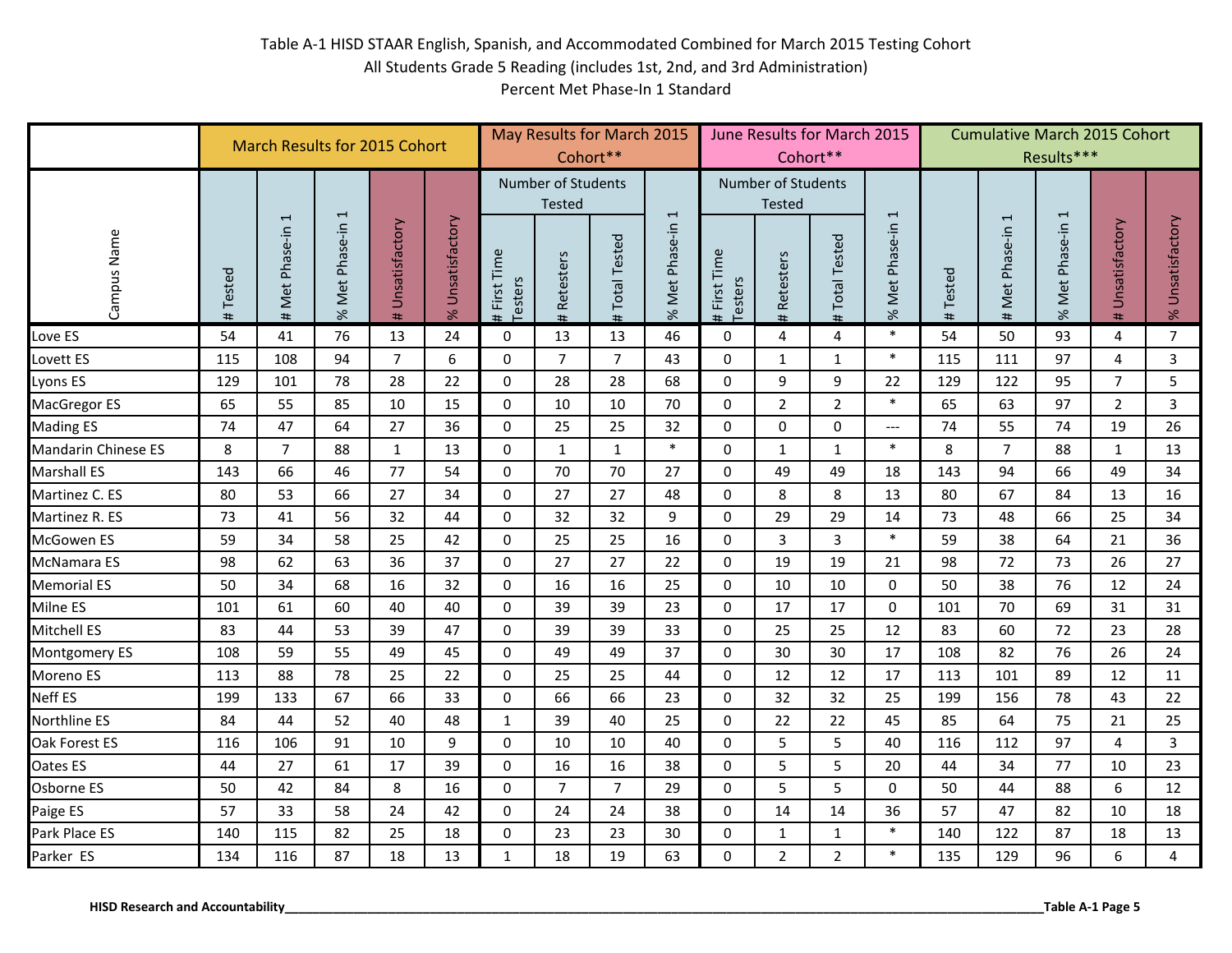|                                         |             | <b>March Results for 2015 Cohort</b> |                |                     |                        |                                |                                            | May Results for March 2015<br>Cohort** |                |                                | Cohort**                            | June Results for March 2015 |                               |             | <b>Cumulative March 2015 Cohort</b> | Results***       |                     |                        |
|-----------------------------------------|-------------|--------------------------------------|----------------|---------------------|------------------------|--------------------------------|--------------------------------------------|----------------------------------------|----------------|--------------------------------|-------------------------------------|-----------------------------|-------------------------------|-------------|-------------------------------------|------------------|---------------------|------------------------|
|                                         |             | $\overline{\phantom{0}}$             | $\overline{ }$ |                     |                        |                                | <b>Number of Students</b><br><b>Tested</b> |                                        | $\overline{1}$ |                                | Number of Students<br><b>Tested</b> |                             | $\overline{ }$                |             | 1                                   |                  |                     |                        |
| Campus Name                             | Tested<br># | Met Phase-in<br>#                    | % Met Phase-in | Unsatisfactory<br># | Unsatisfactory<br>$\%$ | First Time<br>Testers<br>$\pm$ | Retesters<br>#                             | <b>Total Tested</b><br>#               | % Met Phase-in | First Time<br>Testers<br>$\pm$ | Retesters<br>#                      | <b>Total Tested</b><br>#    | Phase-in<br>Met I<br>$\aleph$ | Tested<br># | Met Phase-in<br>#                   | % Met Phase-in 1 | Unsatisfactory<br># | Unsatisfactory<br>$\%$ |
| Patterson ES                            | 113         | 79                                   | 70             | 34                  | 30                     | 0                              | 34                                         | 34                                     | 21             | $\mathbf 0$                    | 21                                  | 21                          | 33                            | 113         | 93                                  | 82               | 20                  | 18                     |
| Peck ES                                 | 65          | 41                                   | 63             | 24                  | 37                     | $\mathbf 0$                    | 24                                         | 24                                     | 33             | $\mathbf 0$                    | 12                                  | 12                          | 25                            | 65          | 52                                  | 80               | 13                  | 20                     |
| Petersen ES                             | 96          | 52                                   | 54             | 44                  | 46                     | $\mathbf 0$                    | 44                                         | 44                                     | 32             | $\mathbf 0$                    | $\mathbf 0$                         | $\mathbf 0$                 | $---$                         | 96          | 66                                  | 69               | 30                  | 31                     |
| Pilgrim ES                              | 126         | 79                                   | 63             | 47                  | 37                     | $\mathbf 0$                    | 47                                         | 47                                     | 23             | $\mathbf 0$                    | 28                                  | 28                          | 32                            | 126         | 99                                  | 79               | 27                  | 21                     |
| Piney Point ES                          | 157         | 85                                   | 54             | 72                  | 46                     | $\mathbf{0}$                   | 69                                         | 69                                     | 28             | $\mathbf 0$                    | 42                                  | 42                          | 21                            | 157         | 113                                 | 72               | 44                  | 28                     |
| Pleasantville ES                        | 54          | 42                                   | 78             | 12                  | 22                     | 0                              | 12                                         | 12                                     | 58             | $\mathbf 0$                    | 5                                   | 5                           | $\mathbf 0$                   | 54          | 49                                  | 91               | 5                   | 9                      |
| Poe ES                                  | 132         | 111                                  | 84             | 21                  | 16                     | $\mathbf 0$                    | 21                                         | 21                                     | 43             | $\mathbf 0$                    | $\overline{3}$                      | $\overline{3}$              | $\ast$                        | 132         | 121                                 | 92               | 11                  | 8                      |
| Port Houston ES                         | 37          | 26                                   | 70             | 11                  | 30                     | $\mathbf{0}$                   | 11                                         | 11                                     | 27             | $\mathbf 0$                    | $\overline{7}$                      | $\overline{7}$              | 14                            | 37          | 30                                  | 81               | $\overline{7}$      | 19                     |
| Pugh ES                                 | 58          | 37                                   | 64             | 21                  | 36                     | $\mathbf{0}$                   | 20                                         | 20                                     | 10             | $\mathbf 0$                    | 17                                  | 17                          | 35                            | 58          | 45                                  | 78               | 13                  | 22                     |
| Reagan Ed Ctr PK-8                      | 102         | 56                                   | 55             | 46                  | 45                     | $\mathbf 0$                    | 46                                         | 46                                     | 37             | $\mathbf 0$                    | 27                                  | 27                          | 11                            | 102         | 76                                  | 75               | 26                  | 25                     |
| Red ES                                  | 71          | 65                                   | 92             | 6                   | 8                      | $\mathbf 0$                    | 4                                          | 4                                      | $\ast$         | $\mathbf 0$                    | $\mathbf{1}$                        | $\mathbf{1}$                | $\ast$                        | 71          | 64                                  | 90               | $\overline{7}$      | 10                     |
| Reynolds ES                             | 66          | 43                                   | 65             | 23                  | 35                     | $\mathbf 0$                    | 18                                         | 18                                     | 28             | $\mathbf 0$                    | 8                                   | 8                           | $\mathbf 0$                   | 66          | 48                                  | 73               | 18                  | 27                     |
| Rice School PK-8                        | 122         | 100                                  | 82             | 22                  | 18                     | $\mathbf 0$                    | 22                                         | 22                                     | 36             | $\pmb{0}$                      | 11                                  | 11                          | 36                            | 122         | 112                                 | 92               | 10                  | 8                      |
| River Oaks ES                           | 101         | 97                                   | 96             | $\overline{4}$      | $\overline{4}$         | $\Omega$                       | $\overline{2}$                             | $\overline{2}$                         | $\ast$         | $\mathbf 0$                    | $\pmb{0}$                           | $\mathbf 0$                 | $\hspace{0.05cm} \ldots$      | 101         | 99                                  | 98               | $\overline{2}$      | $\overline{2}$         |
| Roberts ES                              | 108         | 100                                  | 93             | 8                   | $\overline{7}$         | $\mathbf 0$                    | $\overline{7}$                             | $\overline{7}$                         | 43             | $\mathbf 0$                    | 0                                   | $\mathbf 0$                 | $---$                         | 108         | 103                                 | 95               | 5                   | 5                      |
| Robinson ES                             | 78          | 41                                   | 53             | 37                  | 47                     | $\mathbf 0$                    | 35                                         | 35                                     | 29             | $\mathbf 0$                    | 17                                  | 17                          | 12                            | 78          | 53                                  | 68               | 25                  | 32                     |
| Rodriguez ES                            | 141         | 84                                   | 60             | 57                  | 40                     | 0                              | 54                                         | 54                                     | 43             | $\mathbf 0$                    | 31                                  | 31                          | 23                            | 141         | 114                                 | 81               | 27                  | 19                     |
| Rogers TH MS                            | 60          | 48                                   | 80             | 12                  | 20                     | $\mathbf{1}$                   | 12                                         | 13                                     | 0              | $\mathbf 0$                    | $\mathbf 0$                         | $\mathbf 0$                 | $\overline{\phantom{a}}$      | 61          | 48                                  | 79               | 13                  | 21                     |
| Roosevelt ES                            | 115         | 90                                   | 78             | 25                  | 22                     | $\mathbf 0$                    | 25                                         | 25                                     | 52             | $\mathbf 0$                    | $\overline{7}$                      | $\overline{7}$              | 43                            | 115         | 106                                 | 92               | 9                   | 8                      |
| Ross ES                                 | 62          | 21                                   | 34             | 41                  | 66                     | $\mathbf 0$                    | 40                                         | 40                                     | 25             | $\mathbf 0$                    | 23                                  | 23                          | 17                            | 62          | 35                                  | 56               | 27                  | 44                     |
| Rucker ES                               | 71          | 47                                   | 66             | 24                  | 34                     | 0                              | 24                                         | 24                                     | 38             | $\mathbf 0$                    | 10                                  | 10                          | 20                            | 71          | 58                                  | 82               | 13                  | 18                     |
| Rusk ES                                 | 43          | 31                                   | 72             | 12                  | 28                     | $\mathbf 0$                    | 12                                         | 12                                     | 58             | $\mathbf 0$                    | $\overline{2}$                      | $\overline{2}$              | $\ast$                        | 43          | 38                                  | 88               | 5                   | 12                     |
| Sanchez ES                              | 73          | 55                                   | 75             | 18                  | 25                     | $\pmb{0}$                      | 18                                         | 18                                     | 39             | $\mathbf 0$                    | 9                                   | 9                           | 33                            | 73          | 65                                  | 89               | 8                   | 11                     |
| Scarborough ES                          | 110         | 67                                   | 61             | 43                  | 39                     | 0                              | 42                                         | 42                                     | 40             | $\mathbf 0$                    | 18                                  | 18                          | 11                            | 110         | 86                                  | 78               | 24                  | 22                     |
| <b>HISD Research and Accountability</b> |             |                                      |                |                     |                        |                                |                                            |                                        |                |                                |                                     |                             |                               |             |                                     |                  | Table A-1 Page 6    |                        |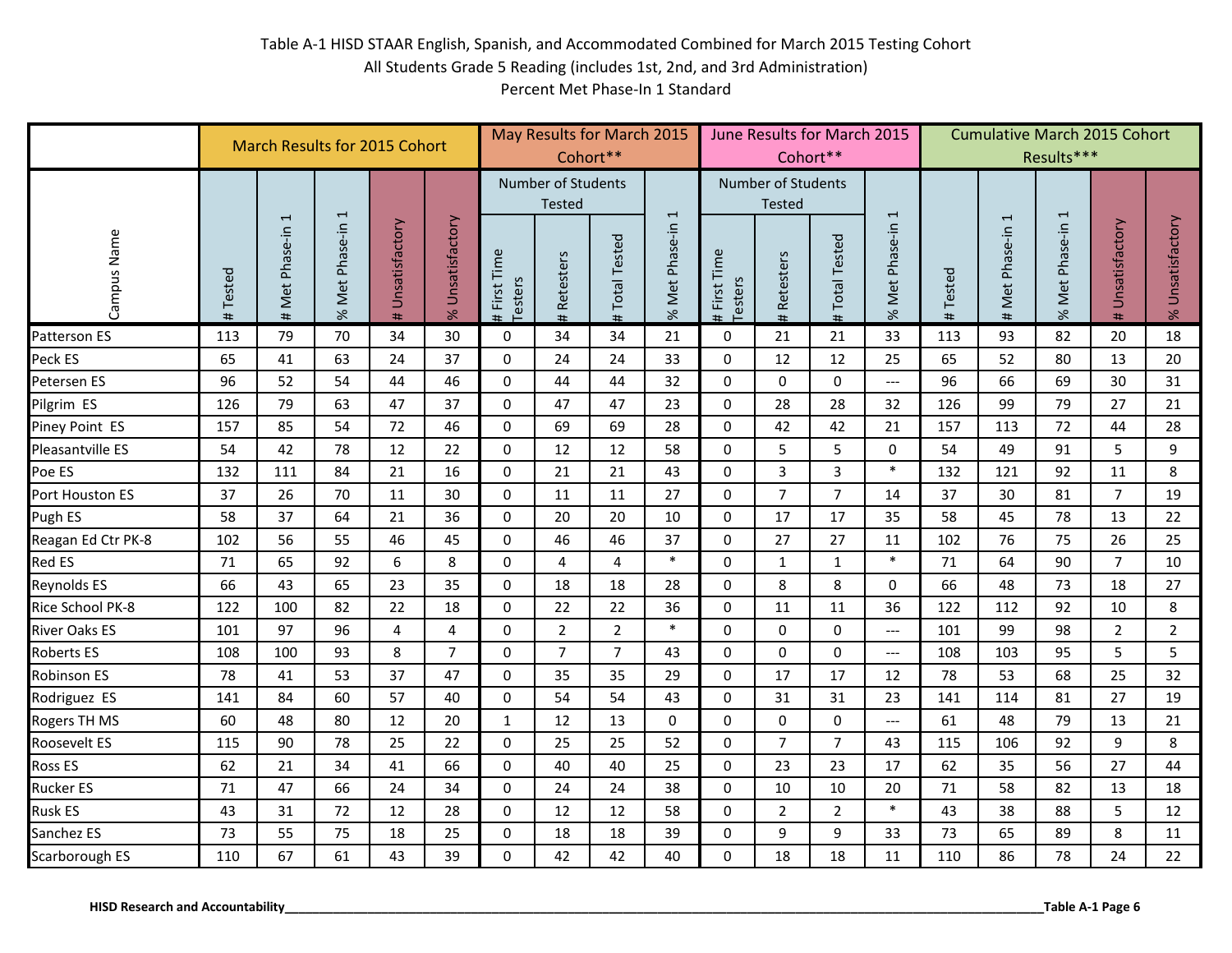|                                         |             | <b>March Results for 2015 Cohort</b> |                |                     |                     |                                | Cohort**                                   | May Results for March 2015 |                          |                                |                                            | June Results for March 2015<br>Cohort** |                           |             | <b>Cumulative March 2015 Cohort</b> | Results***       |                     |                      |
|-----------------------------------------|-------------|--------------------------------------|----------------|---------------------|---------------------|--------------------------------|--------------------------------------------|----------------------------|--------------------------|--------------------------------|--------------------------------------------|-----------------------------------------|---------------------------|-------------|-------------------------------------|------------------|---------------------|----------------------|
|                                         |             | $\overline{ }$                       | 1              |                     |                     |                                | <b>Number of Students</b><br><b>Tested</b> |                            | $\overline{\phantom{a}}$ |                                | <b>Number of Students</b><br><b>Tested</b> |                                         | $\overline{ }$            |             | $\overline{\phantom{0}}$            |                  |                     |                      |
| Campus Name                             | Tested<br># | Met Phase-in<br>#                    | % Met Phase-in | Unsatisfactory<br># | Unsatisfactory<br>% | First Time<br>Testers<br>$\pm$ | <b>Retesters</b><br>#                      | <b>Total Tested</b><br>#   | % Met Phase-in           | First Time<br>Testers<br>$\pm$ | Retesters<br>#                             | <b>Total Tested</b><br>#                | Phase-in<br>Met I<br>$\%$ | Tested<br># | Met Phase-in<br>#                   | % Met Phase-in 1 | Unsatisfactory<br># | Unsatisfactory<br>Se |
| School @ St. George ES                  | 91          | 80                                   | 88             | 11                  | 12                  | 0                              | 10                                         | 10                         | 60                       | 0                              | $\overline{\mathbf{4}}$                    | 4                                       | $\ast$                    | 91          | 86                                  | 95               | 5                   | 5                    |
| <b>Scroggins ES</b>                     | 94          | 76                                   | 81             | 18                  | 19                  | $\mathbf 0$                    | 18                                         | 18                         | 6                        | 0                              | 9                                          | 9                                       | 56                        | 94          | 82                                  | 87               | 12                  | 13                   |
| Seguin ES                               | 93          | 72                                   | 77             | 21                  | 23                  | 0                              | 19                                         | 19                         | 42                       | $1\,$                          | 8                                          | 9                                       | 13                        | 93          | 81                                  | 87               | 12                  | 13                   |
| Shadowbriar ES                          | 133         | 99                                   | 74             | 34                  | 26                  | $\mathbf 1$                    | 33                                         | 34                         | 35                       | $\mathbf 0$                    | 14                                         | 14                                      | $\mathbf 0$               | 134         | 111                                 | 83               | 23                  | 17                   |
| Shadydale ES                            | 110         | 58                                   | 53             | 52                  | 47                  | $\mathbf 0$                    | 51                                         | 51                         | 14                       | 0                              | 34                                         | 34                                      | 9                         | 110         | 68                                  | 62               | 42                  | 38                   |
| Shearn ES                               | 74          | 44                                   | 59             | 30                  | 41                  | 0                              | 30                                         | 30                         | 17                       | 0                              | 22                                         | 22                                      | 9                         | 74          | 51                                  | 69               | 23                  | 31                   |
| Sherman ES                              | 95          | 70                                   | 74             | 25                  | 26                  | 0                              | 25                                         | 25                         | 32                       | 0                              | 13                                         | 13                                      | 38                        | 95          | 83                                  | 87               | 12                  | 13                   |
| Sinclair ES                             | 63          | 56                                   | 89             | $\overline{7}$      | 11                  | $\Omega$                       | 6                                          | 6                          | 17                       | $\Omega$                       | $\overline{3}$                             | $\overline{3}$                          | $\ast$                    | 63          | 57                                  | 90               | 6                   | 10                   |
| Smith ES                                | 101         | 66                                   | 65             | 35                  | 35                  | $\mathbf 0$                    | 33                                         | 33                         | 21                       | $\Omega$                       | 21                                         | 21                                      | 10                        | 101         | 75                                  | 74               | 26                  | 26                   |
| <b>SOAR Center</b>                      | $\mathbf 1$ | $\ast$                               | $\ast$         | $\ast$              | $\ast$              | $\mathbf 0$                    | $\mathbf 1$                                | $\mathbf{1}$               | $\ast$                   | 0                              | $\mathbf{1}$                               | 1                                       | $\ast$                    | $\mathbf 1$ | $\ast$                              | $\ast$           | $\ast$              | $\ast$               |
| Southmayd ES                            | 86          | 49                                   | 57             | 37                  | 43                  | $\mathbf 0$                    | 36                                         | 36                         | 53                       | 0                              | 11                                         | 11                                      | 45                        | 86          | 73                                  | 85               | 13                  | 15                   |
| Stevens ES                              | 88          | 46                                   | 52             | 42                  | 48                  | $\mathbf 0$                    | 41                                         | 41                         | 32                       | 0                              | 26                                         | 26                                      | 15                        | 88          | 63                                  | 72               | 25                  | 28                   |
| Sutton ES                               | 140         | 78                                   | 56             | 62                  | 44                  | $\mathbf 0$                    | 61                                         | 61                         | 30                       | 0                              | 15                                         | 15                                      | $\mathbf 0$               | 140         | 96                                  | 69               | 44                  | 31                   |
| <b>TCAH</b>                             | 176         | 150                                  | 85             | 26                  | 15                  | $\mathbf 1$                    | 21                                         | 22                         | 36                       | $\mathbf 1$                    | 11                                         | 12                                      | 18                        | 177         | 160                                 | 90               | 17                  | 10                   |
| Thompson ES                             | 79          | 43                                   | 54             | 36                  | 46                  | $\mathbf 0$                    | 36                                         | 36                         | 36                       | $\mathbf 0$                    | 23                                         | 23                                      | 22                        | 79          | 61                                  | 77               | 18                  | 23                   |
| Tijerina ES                             | 55          | 36                                   | 65             | 19                  | 35                  | $\mathbf 0$                    | 17                                         | 17                         | 18                       | $\mathbf 0$                    | 9                                          | 9                                       | 44                        | 55          | 43                                  | 78               | 12                  | 22                   |
| <b>Tinsley ES</b>                       | 137         | 51                                   | 37             | 86                  | 63                  | $\mathbf 0$                    | 86                                         | 86                         | 17                       | 0                              | 52                                         | 52                                      | 19                        | 137         | 76                                  | 55               | 61                  | 45                   |
| Travis ES                               | 99          | 91                                   | 92             | 8                   | 8                   | 0                              | 8                                          | 8                          | 75                       | $\mathbf 0$                    | $\overline{2}$                             | $\overline{2}$                          | $\ast$                    | 99          | 97                                  | 98               | $\overline{2}$      | $\overline{2}$       |
| Twain ES                                | 133         | 119                                  | 89             | 14                  | 11                  | $\mathbf 0$                    | 13                                         | 13                         | 46                       | $\mathbf 0$                    | $\overline{3}$                             | 3                                       | $\ast$                    | 133         | 125                                 | 94               | 8                   | 6                    |
| Valley West ES                          | 112         | 87                                   | 78             | 25                  | 22                  | $\mathbf 0$                    | 25                                         | 25                         | 48                       | 0                              | $\overline{7}$                             | $\overline{7}$                          | 43                        | 112         | 102                                 | 91               | 10                  | 9                    |
| Wainwright ES                           | 90          | 59                                   | 66             | 31                  | 34                  | $\mathbf 0$                    | 31                                         | 31                         | 13                       | 0                              | 21                                         | 21                                      | 24                        | 90          | 68                                  | 76               | 22                  | 24                   |
| <b>Walnut Bend ES</b>                   | 116         | 65                                   | 56             | 51                  | 44                  | $\mathbf 0$                    | 46                                         | 46                         | 35                       | $\mathbf 0$                    | 19                                         | 19                                      | 32                        | 116         | 87                                  | 75               | 29                  | 25                   |
| Wesley ES                               | 44          | 16                                   | 36             | 28                  | 64                  | $\mathbf 1$                    | 27                                         | 28                         | 11                       | $\pmb{0}$                      | 19                                         | 19                                      | 42                        | 45          | 27                                  | 60               | 18                  | 40                   |
| <b>West University ES</b>               | 188         | 184                                  | 98             | 4                   | $\overline{2}$      | $\mathbf 0$                    | $\overline{2}$                             | $\overline{2}$             | $\ast$                   | 0                              | 0                                          | $\mathbf 0$                             | $\overline{\phantom{a}}$  | 188         | 186                                 | 99               | $\overline{2}$      | $\mathbf{1}$         |
| <b>HISD Research and Accountability</b> |             |                                      |                |                     |                     |                                |                                            |                            |                          |                                |                                            |                                         |                           |             |                                     | Table A-1 Page 7 |                     |                      |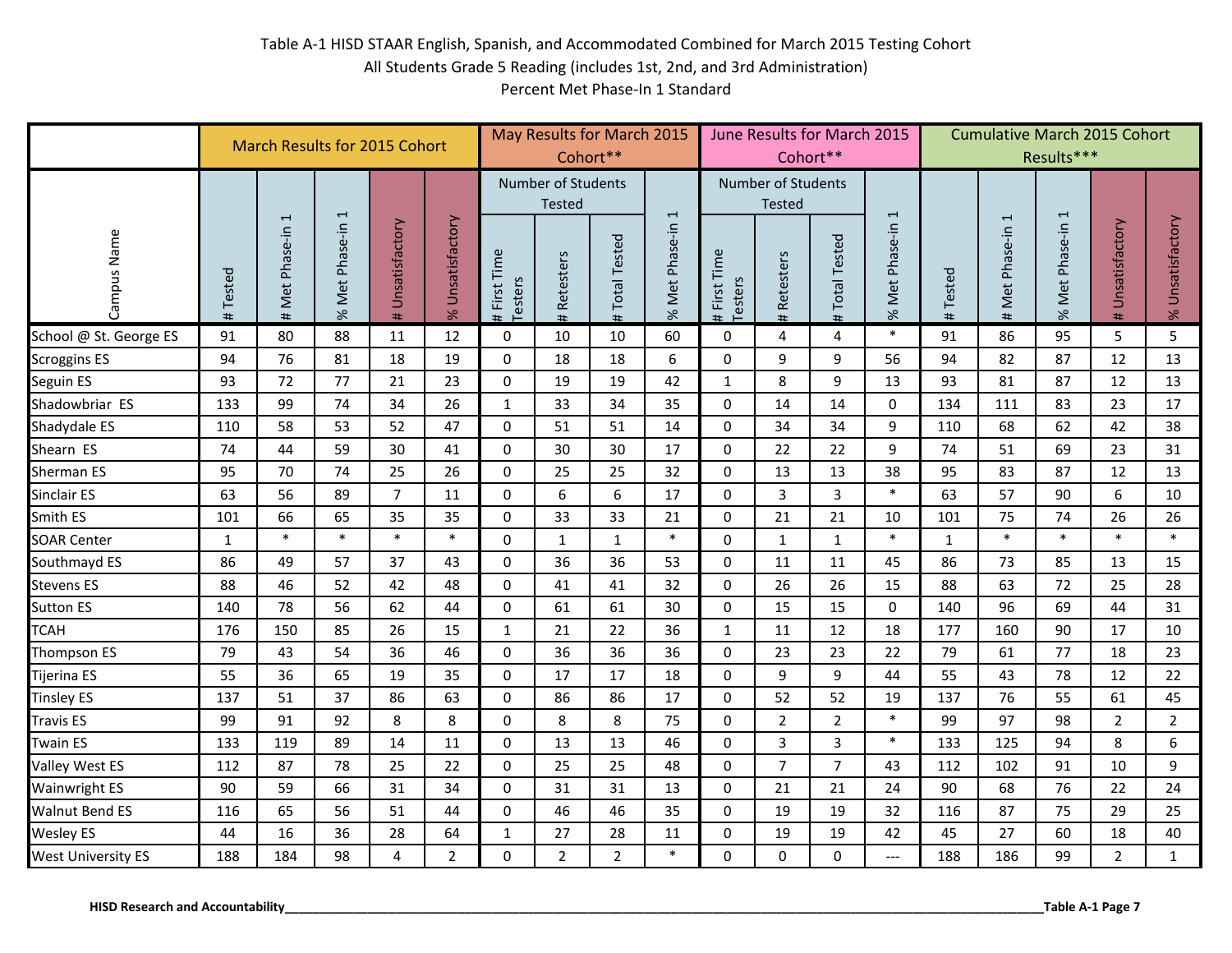|                                                                                                                                                                                                                                                                               |         | March Results for 2015 Cohort  |                  |                              |                  |                            | Cohort**                                       | May Results for March 2015 |                                  |                         |                                             | June Results for March 2015<br>Cohort** |                                  |             | <b>Cumulative March 2015 Cohort</b> | Results***       |                             |                        |
|-------------------------------------------------------------------------------------------------------------------------------------------------------------------------------------------------------------------------------------------------------------------------------|---------|--------------------------------|------------------|------------------------------|------------------|----------------------------|------------------------------------------------|----------------------------|----------------------------------|-------------------------|---------------------------------------------|-----------------------------------------|----------------------------------|-------------|-------------------------------------|------------------|-----------------------------|------------------------|
| Campus Name                                                                                                                                                                                                                                                                   | #Tested | Met Phase-in 1<br>$\pmb{\ast}$ | % Met Phase-in 1 | Unsatisfactory<br>$\ddagger$ | % Unsatisfactory | First Time<br>Testers<br># | Number of Students<br>Tested<br>Retesters<br># | <b>Total Tested</b><br>#   | $\overline{1}$<br>% Met Phase-in | # First Time<br>Testers | Number of Students<br>Tested<br># Retesters | <b>Total Tested</b><br>#                | $\overline{ }$<br>% Met Phase-in | Tested<br># | Met Phase-in 1<br>$\pmb{\ast}$      | % Met Phase-in 1 | Unsatisfactory<br>$\ddot{}$ | Unsatisfactory<br>$\%$ |
| <b>Wharton ES</b>                                                                                                                                                                                                                                                             | 59      | 47                             | 80               | 12                           | 20               | 0                          | 11                                             | 11                         | 45                               | 0                       | 6                                           | 6                                       | 17                               | 59          | 53                                  | 90               | 6                           | 10                     |
| Whidby ES                                                                                                                                                                                                                                                                     | 58      | 36                             | 62               | 22                           | 38               | $\mathbf 2$                | 22                                             | 24                         | 29                               | $\pmb{0}$               | 12                                          | 12                                      | 8                                | 60          | 44                                  | 73               | 16                          | 27                     |
| White ES                                                                                                                                                                                                                                                                      | 101     | 76                             | 75               | 25                           | 25               | $\pmb{0}$                  | 25                                             | 25                         | 24                               | $\mathbf 0$             | 18                                          | 18                                      | 11                               | 101         | 84                                  | 83               | 17                          | 17                     |
| Whittier ES                                                                                                                                                                                                                                                                   | 76      | 50                             | 66               | 26                           | 34               | 0                          | 25                                             | 25                         | 20                               | $\pmb{0}$               | 0                                           | 0                                       | $\overline{\phantom{a}}$         | 76          | 55                                  | 72               | 21                          | 28                     |
| $\overline{7}$<br>$\ast$<br>36<br>$\overline{7}$<br>$\overline{3}$<br>Wilson ES<br>43<br>84<br>$\overline{7}$<br>16<br>0<br>57<br>$\mathbf 0$<br>3<br>43<br>42<br>9<br>9<br>99<br>80<br>81<br>19<br>19<br>$\pmb{0}$<br>19<br>19<br>26<br>$\mathbf 0$<br>99<br>86<br>11        |         |                                |                  |                              |                  |                            |                                                |                            |                                  |                         |                                             |                                         |                                  |             | 98                                  | $\mathbf{1}$     | $\overline{2}$              |                        |
| Windsor Village ES                                                                                                                                                                                                                                                            |         |                                |                  |                              |                  |                            |                                                |                            |                                  |                         |                                             |                                         |                                  |             |                                     | 87               | 13                          | 13                     |
| Woodson PK-8                                                                                                                                                                                                                                                                  | 84      | 33                             | 39               | 51                           | 61               | $\mathbf 0$                | 44                                             | 44                         | $\overline{7}$                   | $\mathbf 0$             | 25                                          | 25                                      | 12                               | 84          | 39                                  | 46               | 45                          | 54                     |
| Young ES                                                                                                                                                                                                                                                                      | 60      | 32                             | 53               | 28                           | 47               | 0                          | 27                                             | 27                         | 26                               | 0                       | 11                                          | 11                                      | 27                               | 60          | 42                                  | 70               | 18                          | 30                     |
| Young Scholars                                                                                                                                                                                                                                                                | 9       | 6                              | 67               | $\overline{3}$               | 33               | $\pmb{0}$                  | 3                                              | 3                          | $\ast$                           | $\pmb{0}$               | $\mathbf{1}$                                | $1\,$                                   | $\ast$                           | 9           | 8                                   | 89               | $\mathbf{1}$                | 11                     |
| <b>District Total</b>                                                                                                                                                                                                                                                         | 15,750  | 10,595                         | 67               | 5,155                        | 33               | 11                         | 4,918                                          | 4,929                      | 30                               | $\overline{2}$          | 2,437                                       | 2,439                                   | 18                               | 15,763      | 12,509                              | 79               | 3,254                       | 21                     |
| Source: TEA-Pearson STAAR Student Data Files; most current data available and may differ slightly from data previously reported.<br>*Masked <5 students tested<br>** At the same campus<br>*** Students tested in March plus students in March cohort tested in May and June. |         |                                |                  |                              |                  |                            |                                                |                            |                                  |                         |                                             |                                         |                                  |             |                                     |                  |                             |                        |
| <b>HISD Research and Accountability</b>                                                                                                                                                                                                                                       |         |                                |                  |                              |                  |                            |                                                |                            |                                  |                         |                                             |                                         |                                  |             |                                     |                  | Table A-1 Page 8            |                        |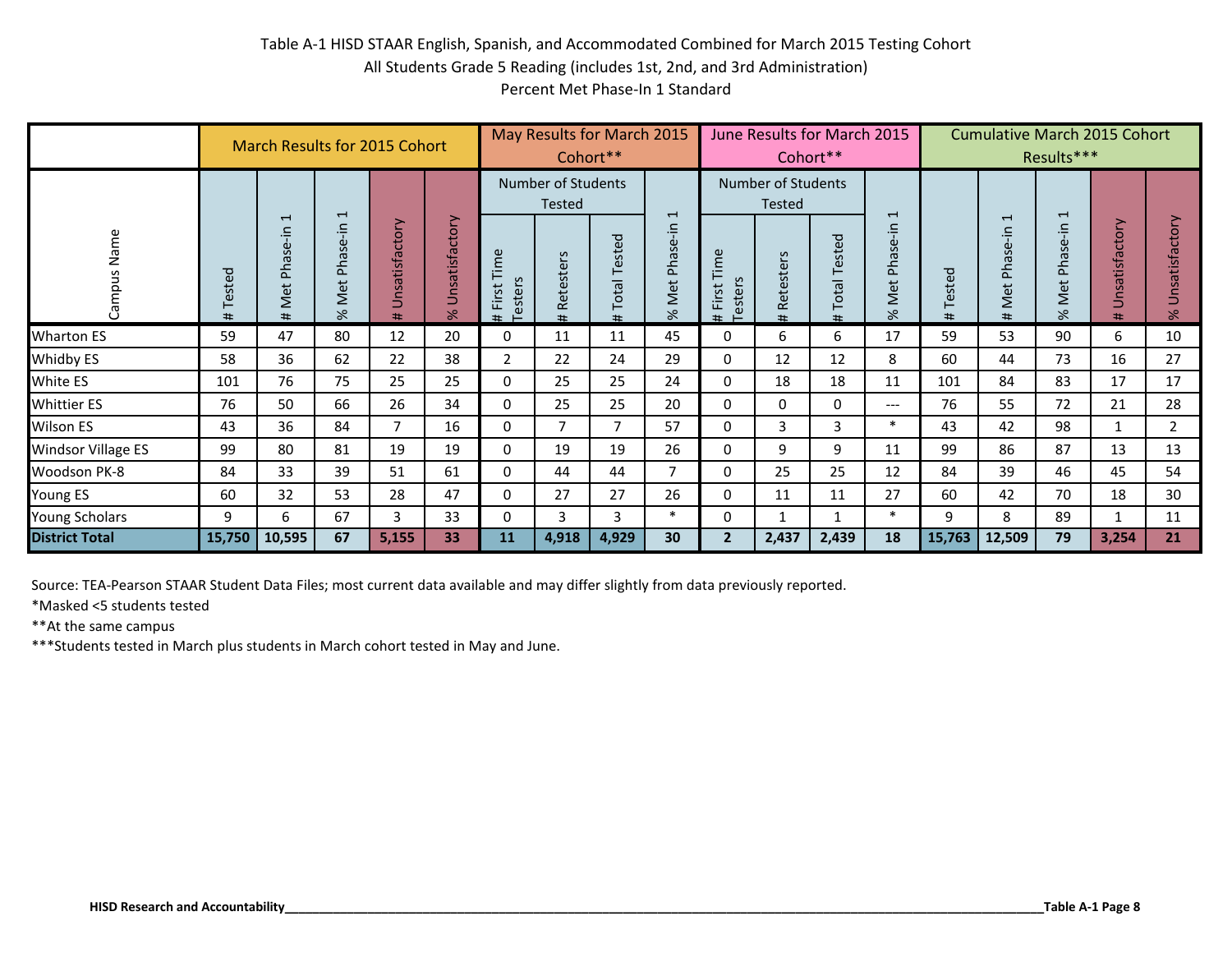|                                         |             | March Results for 2015 Cohort |                  |                     |                  |                            | Cohort**                                   | May Results for March 2015 |                          |                            | June Results for March 2015                | Cohort**                 |                             |         | Cumulative March 2015 Cohort Results*** |                  |                     |                        |
|-----------------------------------------|-------------|-------------------------------|------------------|---------------------|------------------|----------------------------|--------------------------------------------|----------------------------|--------------------------|----------------------------|--------------------------------------------|--------------------------|-----------------------------|---------|-----------------------------------------|------------------|---------------------|------------------------|
|                                         |             |                               |                  |                     |                  |                            | <b>Number of Students</b><br><b>Tested</b> |                            | $\overline{\phantom{a}}$ |                            | <b>Number of Students</b><br><b>Tested</b> |                          | $\overline{ }$              |         |                                         |                  |                     |                        |
| Campus Name                             | Tested<br># | Met Phase-in 1<br>$\pmb{\mp}$ | % Met Phase-in 1 | Unsatisfactory<br># | % Unsatisfactory | First Time<br>Testers<br># | <b>Retesters</b><br>#                      | <b>Total Tested</b><br>#   | % Met Phase-in           | First Time<br>Testers<br># | Retesters<br>#                             | <b>Total Tested</b><br># | Phase-in<br>Met<br>$\aleph$ | #Tested | Met Phase-in 1<br>#                     | % Met Phase-in 1 | Unsatisfactory<br># | Unsatisfactory<br>$\%$ |
| <b>Attucks MS</b>                       | 151         | 72                            | 48               | 79                  | 52               | $\boldsymbol{0}$           | 77                                         | 77                         | 27                       | $\pmb{0}$                  | 49                                         | 49                       | 14                          | 151     | 100                                     | 66               | 51                  | 34                     |
| Black MS                                | 299         | 209                           | 70               | 90                  | 30               | $\overline{2}$             | 88                                         | 90                         | 27                       | $\mathbf 0$                | 42                                         | 42                       | 21                          | 301     | 242                                     | 80               | 59                  | 20                     |
| Briarmeadow                             | 45          | 43                            | 96               | $\overline{2}$      | 4                | $\mathbf 0$                | $\overline{2}$                             | $\overline{2}$             | $\ast$                   | $\mathbf 0$                | 0                                          | 0                        | $\qquad \qquad - -$         | 45      | 45                                      | 100              | $\mathbf 0$         | $\mathbf 0$            |
| <b>Burbank MS</b>                       | 458         | 339                           | 74               | 119                 | 26               | $\mathbf 0$                | 114                                        | 114                        | 28                       | $\Omega$                   | 33                                         | 33                       | 12                          | 458     | 375                                     | 82               | 83                  | 18                     |
| Chrysalis MS                            | 66          | 64                            | 97               | $\overline{2}$      | 3                | 0                          | $\overline{2}$                             | $\overline{2}$             | $\ast$                   | $\mathbf 0$                | 0                                          | $\mathbf 0$              | $\qquad \qquad - -$         | 66      | 66                                      | 100              | 0                   | $\mathbf 0$            |
| <b>Clifton MS</b>                       | 326         | 234                           | 72               | 92                  | 28               | $\overline{2}$             | 92                                         | 94                         | 20                       | 0                          | 59                                         | 59                       | 24                          | 326     | 267                                     | 82               | 59                  | 18                     |
| <b>Community Services</b>               | 10          | 3                             | 30               | $\overline{7}$      | 70               | $\Omega$                   | $\mathbf{1}$                               | $\mathbf{1}$               | $\ast$                   | $\Omega$                   | $\Omega$                                   | $\Omega$                 | $\qquad \qquad - -$         | 10      | 3                                       | 30               | $\overline{7}$      | 70                     |
| Cullen MS                               | 200         | 98                            | 49               | 102                 | 51               | 0                          | 96                                         | 96                         | 32                       | 0                          | 32                                         | 32                       | 9                           | 200     | 132                                     | 66               | 68                  | 34                     |
| Deady MS                                | 281         | 148                           | 53               | 133                 | 47               | $\mathbf 0$                | 130                                        | 130                        | 19                       | $\mathbf 0$                | 75                                         | 75                       | 8                           | 281     | 179                                     | 64               | 102                 | 36                     |
| Dowling MS                              | 422         | 230                           | 55               | 192                 | 45               | $\Omega$                   | 182                                        | 182                        | 31                       | $\Omega$                   | 98                                         | 98                       | 27                          | 422     | 313                                     | 74               | 109                 | 26                     |
| <b>Edison MS</b>                        | 215         | 128                           | 60               | 87                  | 40               | 0                          | 86                                         | 86                         | 32                       | $\mathbf 0$                | 51                                         | 51                       | 15                          | 215     | 164                                     | 76               | 51                  | 24                     |
| <b>Energized MS</b>                     | 115         | 97                            | 84               | 18                  | 16               | 0                          | 18                                         | 18                         | 50                       | 0                          | 10                                         | 10                       | 30                          | 115     | 109                                     | 95               | 6                   | 5                      |
| <b>E-STEM Central MS</b>                | 8           | $\overline{7}$                | 88               | $\mathbf{1}$        | 13               | 0                          | $\mathbf{1}$                               | $\mathbf{1}$               | $\ast$                   | $\mathbf 0$                | 0                                          | 0                        | $\qquad \qquad - -$         | 8       | 8                                       | 100              | $\mathbf 0$         | $\mathbf 0$            |
| <b>E-STEM West MS</b>                   | 52          | 47                            | 90               | 5                   | 10               | $\mathbf 0$                | 5                                          | 5                          | 0                        | $\mathbf 0$                | 4                                          | 4                        | $\ast$                      | 52      | 48                                      | 92               | $\overline{4}$      | 8                      |
| <b>Fleming MS</b>                       | 160         | 88                            | 55               | 72                  | 45               | $\mathbf{1}$               | 70                                         | 71                         | 28                       | $\Omega$                   | 31                                         | 31                       | 13                          | 161     | 112                                     | 70               | 49                  | 30                     |
| Fondren MS                              | 299         | 132                           | 44               | 167                 | 56               | $\mathbf{1}$               | 159                                        | 160                        | 24                       | $\mathbf 0$                | 76                                         | 76                       | 17                          | 300     | 184                                     | 61               | 116                 | 39                     |
| Fonville MS                             | 382         | 222                           | 58               | 160                 | 42               | $\mathbf 0$                | 147                                        | 147                        | 19                       | $\mathbf 0$                | 76                                         | 76                       | 16                          | 382     | 262                                     | 69               | 120                 | 31                     |
| Forest Brook MS                         | 298         | 116                           | 39               | 182                 | 61               | $\Omega$                   | 167                                        | 167                        | 26                       | $\Omega$                   | 103                                        | 103                      | 10                          | 298     | 170                                     | 57               | 128                 | 43                     |
| Garden Oaks ES                          | 19          | 18                            | 95               | $\mathbf{1}$        | 5                | $\mathbf 0$                | 1                                          | 1                          | $\ast$                   | $\Omega$                   | 0                                          | $\mathbf 0$              | $\overline{\phantom{a}}$    | 19      | 18                                      | 95               | $\mathbf{1}$        | 5                      |
| <b>Grady MS</b>                         | 193         | 152                           | 79               | 41                  | 21               | $\mathbf{1}$               | 41                                         | 42                         | 40                       | $\Omega$                   | 15                                         | 15                       | 27                          | 194     | 173                                     | 89               | 21                  | 11                     |
| Gregory-Lincoln PK-8                    | 98          | 62                            | 63               | 36                  | 37               | $\mathbf 0$                | 35                                         | 35                         | 54                       | $\mathbf 0$                | 10                                         | 10                       | $\Omega$                    | 98      | 81                                      | 83               | 17                  | 17                     |
| <b>Hamilton MS</b>                      | 402         | 308                           | 77               | 94                  | 23               | $\mathbf{1}$               | 92                                         | 93                         | 43                       | $\mathbf 0$                | 38                                         | 38                       | 26                          | 403     | 358                                     | 89               | 45                  | 11                     |
| Harper Alt.                             | 10          | $\mathbf{1}$                  | 10               | 9                   | 90               | $\boldsymbol{0}$           | $\Omega$                                   | $\Omega$                   | $---$                    | $\Omega$                   | 0                                          | $\Omega$                 | $---$                       | 10      | $\mathbf{1}$                            | 10               | 9                   | 90                     |
| Hartman MS                              | 458         | 309                           | 67               | 149                 | 33               | $\mathbf 0$                | 145                                        | 145                        | 30                       | $\mathbf 0$                | 70                                         | 70                       | 17                          | 458     | 364                                     | 79               | 94                  | 21                     |
| <b>HISD Research and Accountability</b> |             |                               |                  |                     |                  |                            |                                            |                            |                          |                            |                                            |                          |                             |         |                                         |                  | Table A-2 Page 9    |                        |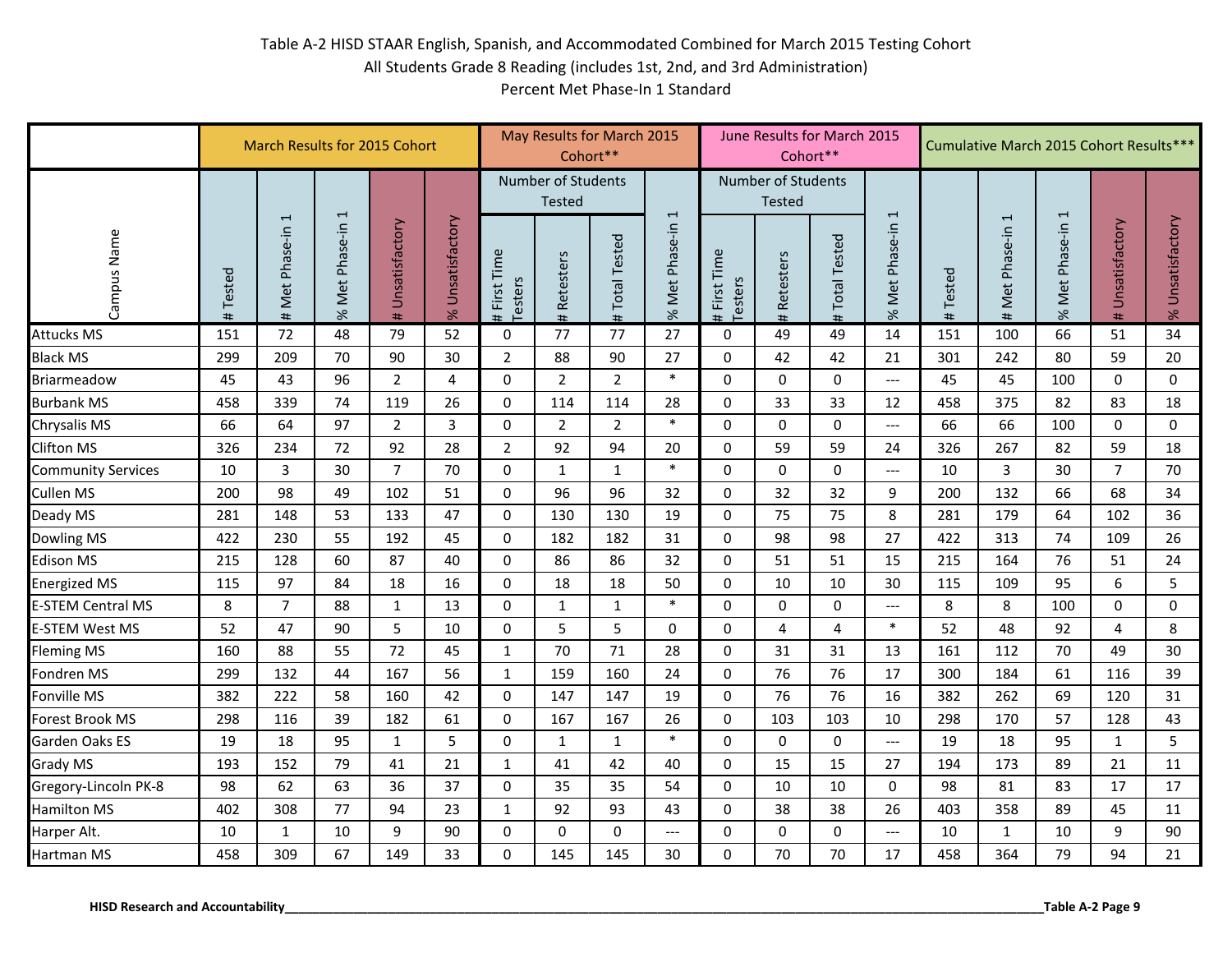|                                         | March Results for 2015 Cohort | May Results for March 2015<br>Cohort** |                  |                     |                  | June Results for March 2015<br>Cohort** |                |                          |                          | Cumulative March 2015 Cohort Results***    |                |                          |                          |             |                        |                  |                     |                  |
|-----------------------------------------|-------------------------------|----------------------------------------|------------------|---------------------|------------------|-----------------------------------------|----------------|--------------------------|--------------------------|--------------------------------------------|----------------|--------------------------|--------------------------|-------------|------------------------|------------------|---------------------|------------------|
|                                         |                               |                                        |                  |                     |                  | <b>Number of Students</b><br>Tested     |                |                          | $\overline{\phantom{a}}$ | <b>Number of Students</b><br><b>Tested</b> |                |                          | 1                        |             |                        |                  |                     |                  |
| Campus Name                             | Tested<br>#                   | $\overline{1}$<br>Met Phase-in<br>#    | % Met Phase-in 1 | Unsatisfactory<br># | % Unsatisfactory | First Time<br>Testers<br>#              | Retesters<br># | <b>Total Tested</b><br># | % Met Phase-in           | First Time<br>Testers<br>#                 | Retesters<br># | <b>Total Tested</b><br># | Phase-in<br>Met<br>$\%$  | Tested<br># | 1<br>Met Phase-in<br># | % Met Phase-in 1 | Unsatisfactory<br># | % Unsatisfactory |
| <b>Henry MS</b>                         | 297                           | 141                                    | 47               | 156                 | 53               | $\mathbf 0$                             | 148            | 148                      | 35                       | $\mathbf 0$                                | 61             | 61                       | 8                        | 297         | 198                    | 67               | 99                  | 33               |
| High School Ahead Acad M                | 51                            | 13                                     | 25               | 38                  | 75               | 0                                       | 38             | 38                       | 18                       | 0                                          | $\overline{2}$ | $\overline{2}$           | $\ast$                   | 51          | 20                     | 39               | 31                  | 61               |
| <b>Hogg MS</b>                          | 252                           | 167                                    | 66               | 85                  | 34               | $\mathbf{1}$                            | 83             | 84                       | 42                       | 0                                          | 45             | 45                       | 18                       | 253         | 210                    | 83               | 43                  | 17               |
| <b>Holland MS</b>                       | 238                           | 149                                    | 63               | 89                  | 37               | 0                                       | 88             | 88                       | 42                       | 0                                          | 29             | 29                       | 10                       | 238         | 189                    | 79               | 49                  | 21               |
| <b>Inspired Acad</b>                    | 44                            | 26                                     | 59               | 18                  | 41               | $\mathbf 0$                             | 18             | 18                       | 44                       | $\mathbf 0$                                | 9              | 9                        | 33                       | 44          | 37                     | 84               | $\overline{7}$      | 16               |
| Jackson MS                              | 354                           | 196                                    | 55               | 158                 | 45               | $\overline{2}$                          | 151            | 153                      | 31                       | 0                                          | 83             | 83                       | 14                       | 355         | 256                    | 72               | 99                  | 28               |
| Johnston MS                             | 575                           | 508                                    | 88               | 67                  | 12               | 3                                       | 67             | 70                       | 34                       | $\mathbf 0$                                | 26             | 26                       | 58                       | 578         | 547                    | 95               | 31                  | 5                |
| Key MS                                  | 196                           | 84                                     | 43               | 112                 | 57               | $\mathbf 0$                             | 110            | 110                      | 39                       | $\mathbf 0$                                | 53             | 53                       | 11                       | 196         | 133                    | 68               | 63                  | 32               |
| Lanier MS                               | 448                           | 425                                    | 95               | 23                  | 5                | 3                                       | 23             | 26                       | 46                       | $\Omega$                                   | 6              | 6                        | 33                       | 451         | 439                    | 97               | 12                  | $\overline{3}$   |
| Las Americas MS                         | 124                           | $\overline{2}$                         | $\overline{2}$   | 122                 | 98               | $\Omega$                                | 63             | 63                       | $\overline{2}$           | $\Omega$                                   | 37             | 37                       | 0                        | 124         | $\overline{3}$         | $\overline{2}$   | 121                 | 98               |
| <b>Leland YMCPA</b>                     | 93                            | 86                                     | 92               | $\overline{7}$      | 8                | $\mathbf 0$                             | $\overline{7}$ | $\overline{7}$           | 29                       | 0                                          | 0              | $\mathbf 0$              | $---$                    | 93          | 88                     | 95               | 5                   | 5                |
| Long Acad                               | 278                           | 124                                    | 45               | 154                 | 55               | $\Omega$                                | 149            | 149                      | 13                       | $\Omega$                                   | 28             | 28                       | 0                        | 278         | 144                    | 52               | 134                 | 48               |
| Marshall MS                             | 304                           | 168                                    | 55               | 136                 | 45               | $\overline{2}$                          | 131            | 133                      | 42                       | 2                                          | 53             | 55                       | 33                       | 306         | 242                    | 79               | 64                  | 21               |
| McReynolds MS                           | 200                           | 99                                     | 50               | 101                 | 51               | $\mathbf{1}$                            | 98             | 99                       | 32                       | $\mathbf 0$                                | 42             | 42                       | 14                       | 201         | 137                    | 68               | 64                  | 32               |
| Ortiz MS                                | 359                           | 216                                    | 60               | 143                 | 40               | $\mathbf{1}$                            | 141            | 142                      | 35                       | $\mathbf 0$                                | 37             | 37                       | 16                       | 360         | 272                    | 76               | 88                  | 24               |
| Pershing MS                             | 562                           | 448                                    | 80               | 114                 | 20               | $\mathbf 0$                             | 112            | 112                      | 30                       | $\mathbf 0$                                | 24             | 24                       | 38                       | 562         | 491                    | 87               | 71                  | 13               |
| Pilgrim ES                              | 83                            | 61                                     | 73               | 22                  | 27               | $\mathbf 0$                             | 22             | 22                       | 36                       | $\mathbf 0$                                | 5              | 5                        | 60                       | 83          | 72                     | 87               | 11                  | 13               |
| Pin Oak MS                              | 397                           | 369                                    | 93               | 28                  | $\overline{7}$   | $\mathbf{0}$                            | 23             | 23                       | 52                       | $\mathbf 0$                                | 4              | $\overline{4}$           | $\ast$                   | 397         | 383                    | 96               | 14                  | $\overline{4}$   |
| Reagan Ed Ctr PK-8                      | 112                           | 68                                     | 61               | 44                  | 39               | $\mathbf{1}$                            | 44             | 45                       | 29                       | $\mathbf 0$                                | 20             | 20                       | 10                       | 113         | 83                     | 73               | 30                  | 27               |
| <b>Revere MS</b>                        | 434                           | 292                                    | 67               | 142                 | 33               | $\overline{2}$                          | 140            | 142                      | 24                       | 0                                          | 59             | 59                       | 14                       | 436         | 334                    | 77               | 102                 | 23               |
| Rice School PK-8                        | 143                           | 118                                    | 83               | 25                  | 17               | $\Omega$                                | 24             | 24                       | 71                       | $\Omega$                                   | $\overline{7}$ | $\overline{7}$           | 14                       | 143         | 136                    | 95               | $\overline{7}$      | 5                |
| Rogers TH MS                            | 136                           | 125                                    | 92               | 11                  | 8                | 0                                       | 11             | 11                       | 0                        | 0                                          | 0              | $\mathbf 0$              | $\overline{\phantom{a}}$ | 136         | 125                    | 92               | 11                  | 8                |
| <b>Rusk ES</b>                          | 47                            | 42                                     | 89               | 5                   | 11               | $\pmb{0}$                               | 5              | 5                        | 80                       | $\pmb{0}$                                  | 0              | $\pmb{0}$                | $---$                    | 47          | 46                     | 98               | $\mathbf{1}$        | $\overline{2}$   |
| Sharpstown Intern'l                     | 181                           | 161                                    | 89               | 20                  | 11               | $\mathbf 0$                             | 19             | 19                       | 42                       | 0                                          | 11             | 11                       | 9                        | 181         | 170                    | 94               | 11                  | 6                |
| <b>HISD Research and Accountability</b> |                               |                                        |                  |                     |                  |                                         |                |                          |                          |                                            |                |                          |                          |             |                        |                  | Table A-2 Page 10   |                  |